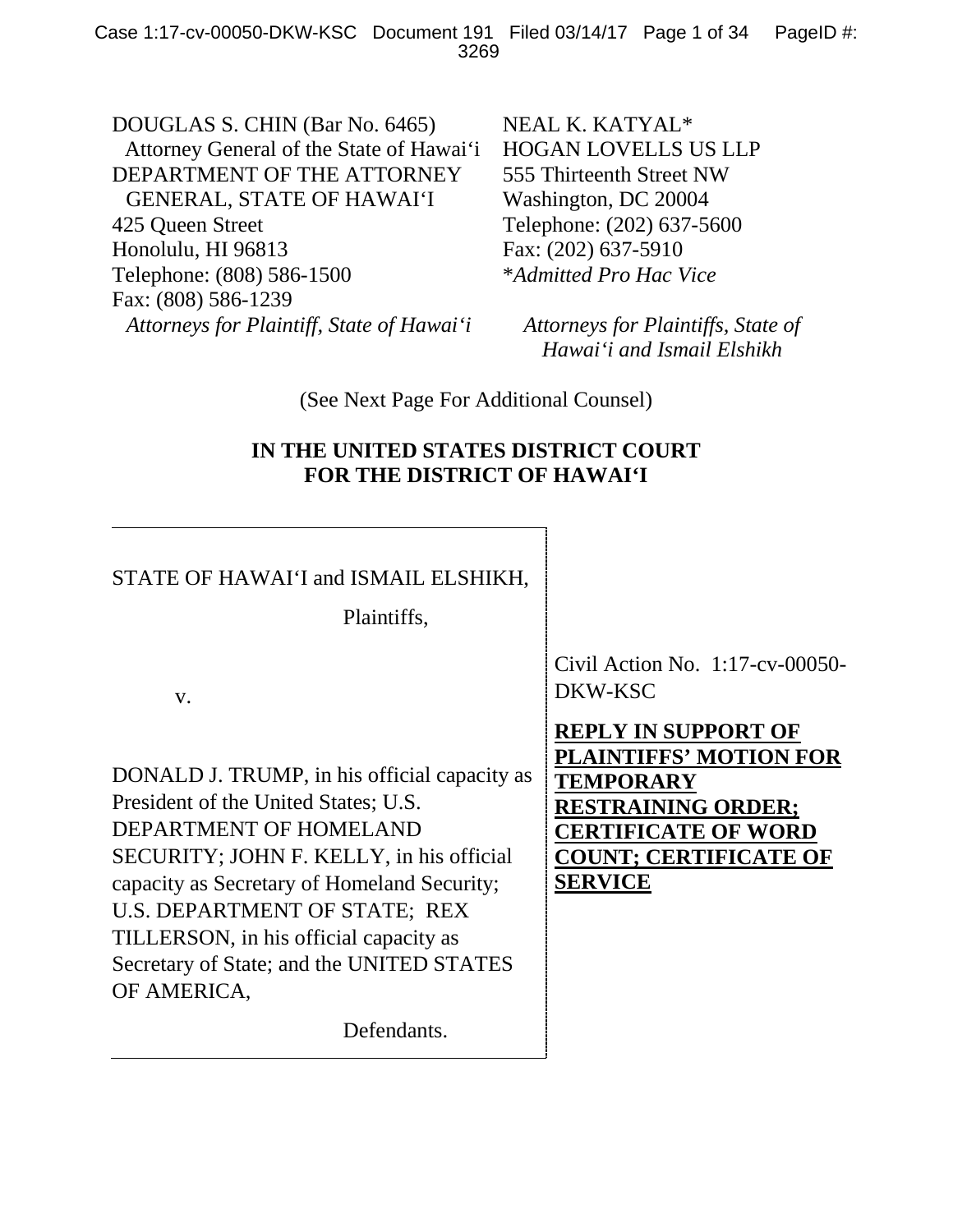### **ADDITIONAL COUNSEL**

CLYDE J. WADSWORTH (Bar No. 8495) Solicitor General of the State of Hawai'i DEIRDRE MARIE-IHA (Bar No. 7923) DONNA H. KALAMA (Bar No. 6051) KIMBERLY T. GUIDRY (Bar No. 7813) ROBERT T. NAKATSUJI (Bar No. 6743) Deputy Attorneys General DEPARTMENT OF THE ATTORNEY GENERAL, STATE OF HAWAI'I 425 Queen Street Honolulu, HI 96813 Telephone: (808) 586-1500 Fax: (808) 586-1239 Email: deirdre.marie-iha@hawaii.gov

*Attorneys for Plaintiff, State of Hawai'i*

COLLEEN ROH SINZDAK\* MITCHELL P. REICH\* ELIZABETH HAGERTY\* HOGAN LOVELLS US LLP 555 Thirteenth Street NW Washington, DC 20004 Telephone: (202) 637-5600 Fax: (202) 637-5910 Email: neal.katyal@hoganlovells.com

THOMAS P. SCHMIDT\* HOGAN LOVELLS US LLP 875 Third Avenue New York, NY 10022 Telephone: (212) 918-3000 Fax: (212) 918-3100

SARA SOLOW\* ALEXANDER B. BOWERMAN\* HOGAN LOVELLS US LLP 1835 Market St., 29th Floor Philadelphia, PA 19103 Telephone: (267) 675-4600 Fax: (267) 675-4601

*\*Admitted Pro Hac Vice*

*Attorneys for Plaintiffs, State of Hawai'i and Ismail Elshikh*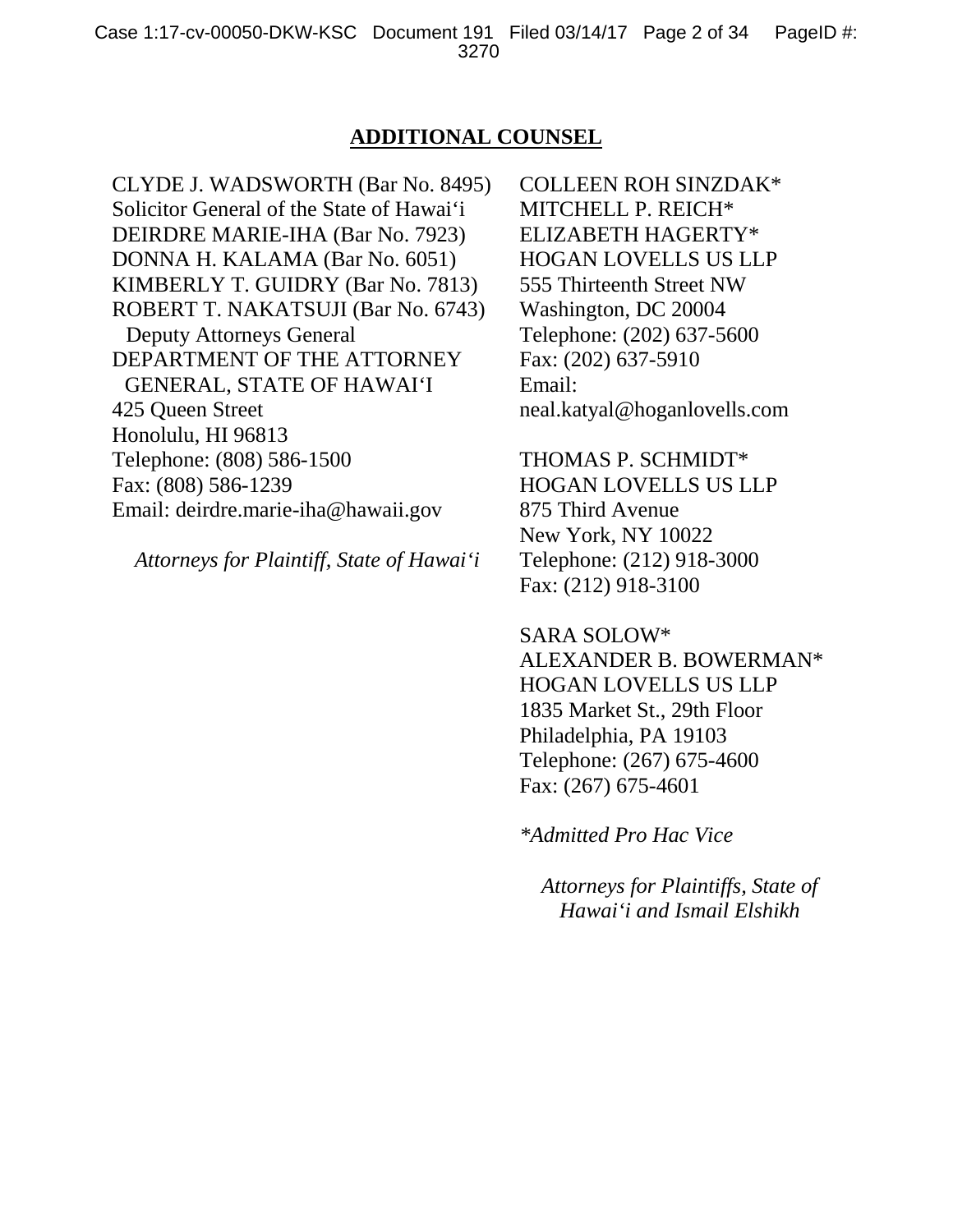# **TABLE OF CONTENTS**

| $\mathbf{I}$ . |                |                                                             |  |
|----------------|----------------|-------------------------------------------------------------|--|
|                | A.             |                                                             |  |
|                |                | The revised Order discriminates based on nationality3<br>1. |  |
|                |                | 2.                                                          |  |
|                | <b>B.</b>      |                                                             |  |
|                | $\mathbf{C}$ . | The Revised Order Violates the Establishment Clause17       |  |
| П.             |                | Plaintiffs Have Standing and Will Suffer Irreparable Harm21 |  |
|                |                | III. The Balance of Equities Favors Emergency Relief. 24    |  |
|                |                |                                                             |  |
|                |                |                                                             |  |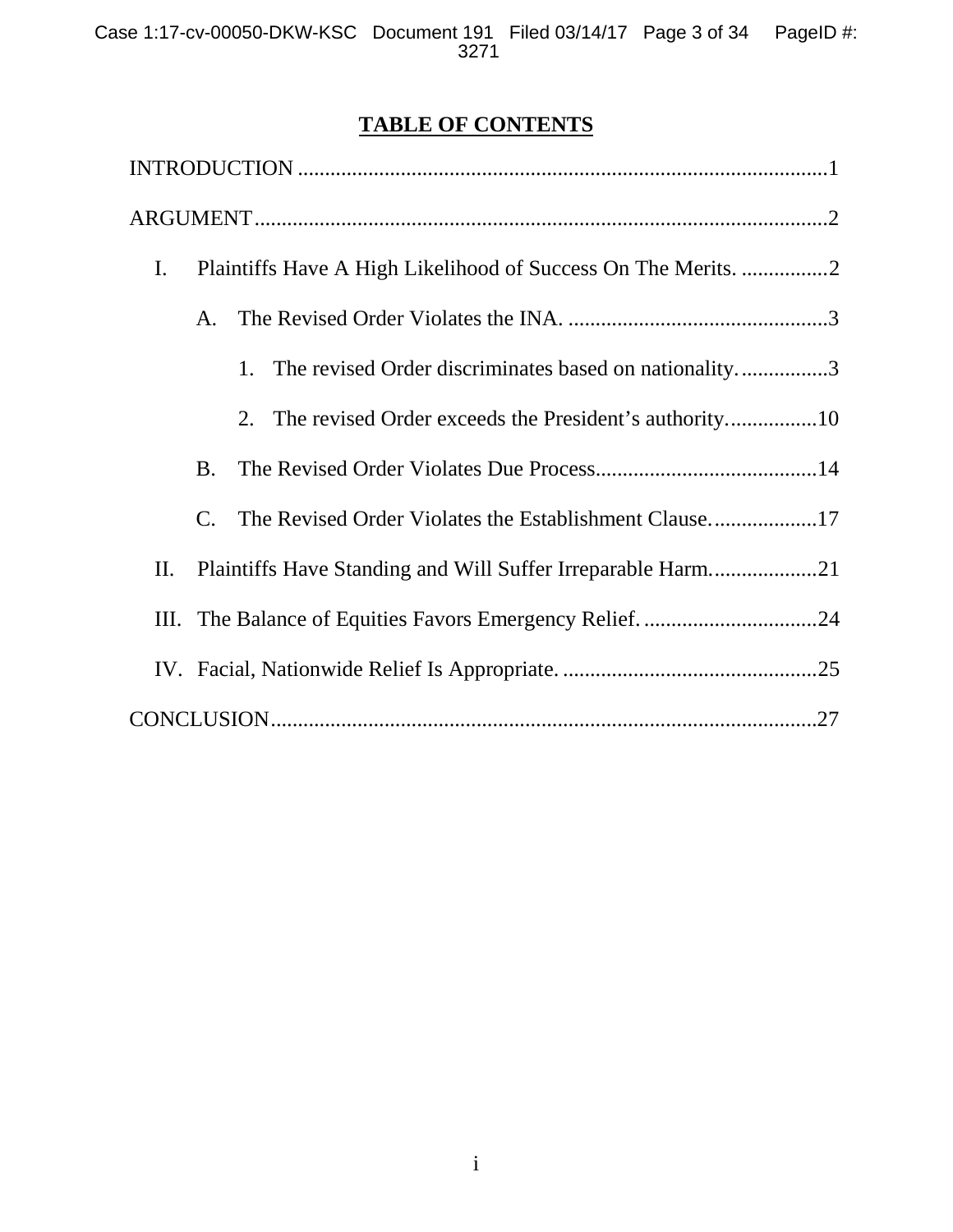# **TABLE OF AUTHORITIES**

# **Cases**

| Abourezk v. Reagan,                                          |
|--------------------------------------------------------------|
| Alaska Airlines, Inc. v. Brock,                              |
| Allende v. Shultz,                                           |
| Aziz v. Trump,                                               |
| Califano v. Yamaski,                                         |
| Chadha v. INS,                                               |
| Church of Lukumi Babalu Aye v. City of Hialeah,              |
| Circuit City Stores, Inc. v. Adams,                          |
| City of Sausalito v. O'Neill,                                |
| Edward J. DeBartolo Corp. v. Fla. Gulf Coast Bldg. & Constr. |
| FDA v. Brown & Williamson Tobacco Corp.,                     |
| Gratz v. Bollinger,                                          |
| Gregory v. Ashcroft,                                         |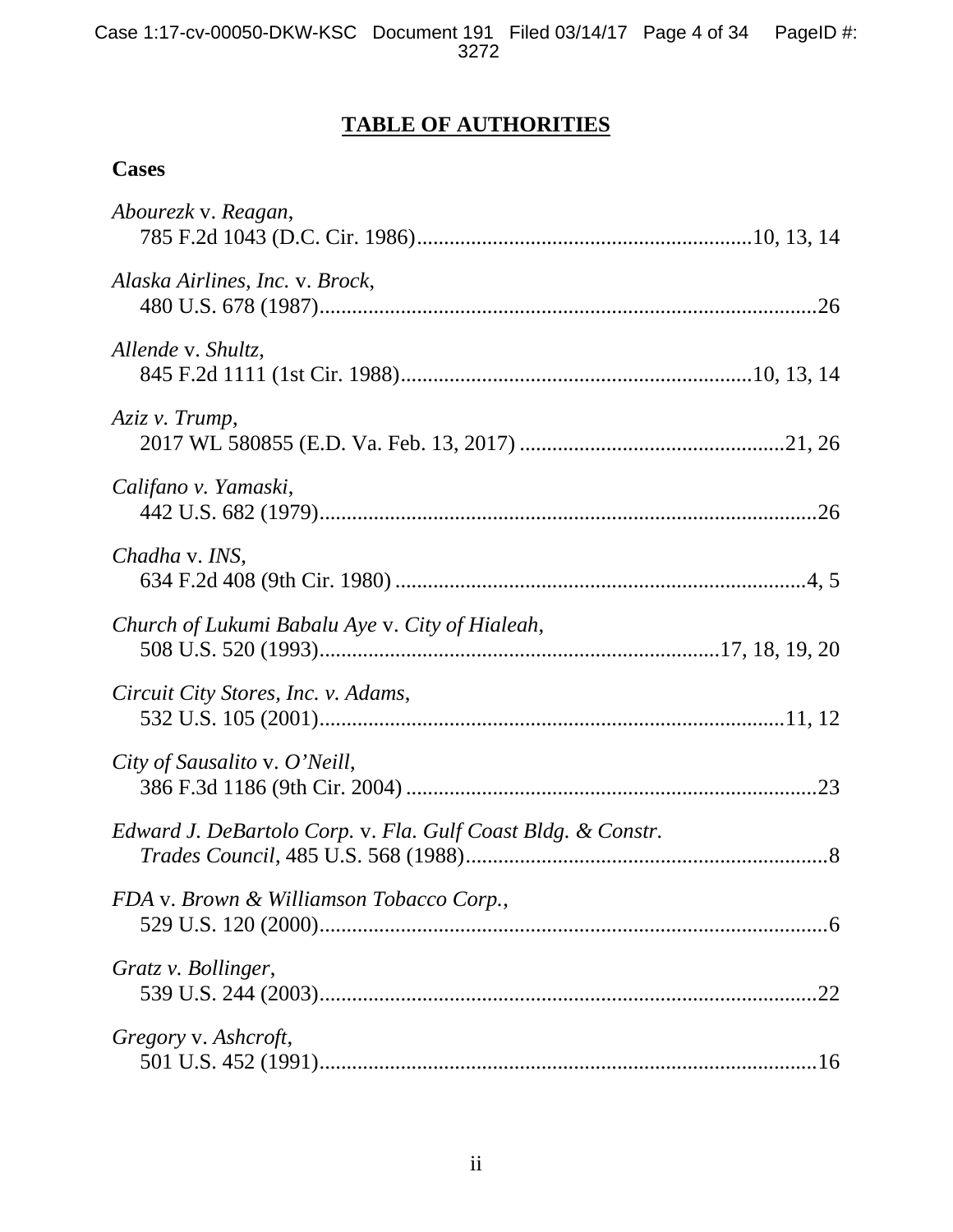# **TABLE OF AUTHORITIES—Continued**

**Page(s)**

| Grutter v. Bollinger,                                             |
|-------------------------------------------------------------------|
| Haitian Refugee Ctr. v. Civiletti,                                |
| Hamdan v. Rumsfeld,                                               |
| Judulang v. Holder,                                               |
| Kerry v. Din,                                                     |
| Kleindienst v. Mandel,                                            |
| Legal Assistance for Vietnamese Asylum Seekers v. Dep't of State, |
| McCreary County v. ACLU,                                          |
| Maine v. Taylor,                                                  |
| Meachum v. Fano,                                                  |
| Medellín v. Texas,                                                |
| Melendres v. Arpaio,                                              |
| Narenji v. Civiletti,                                             |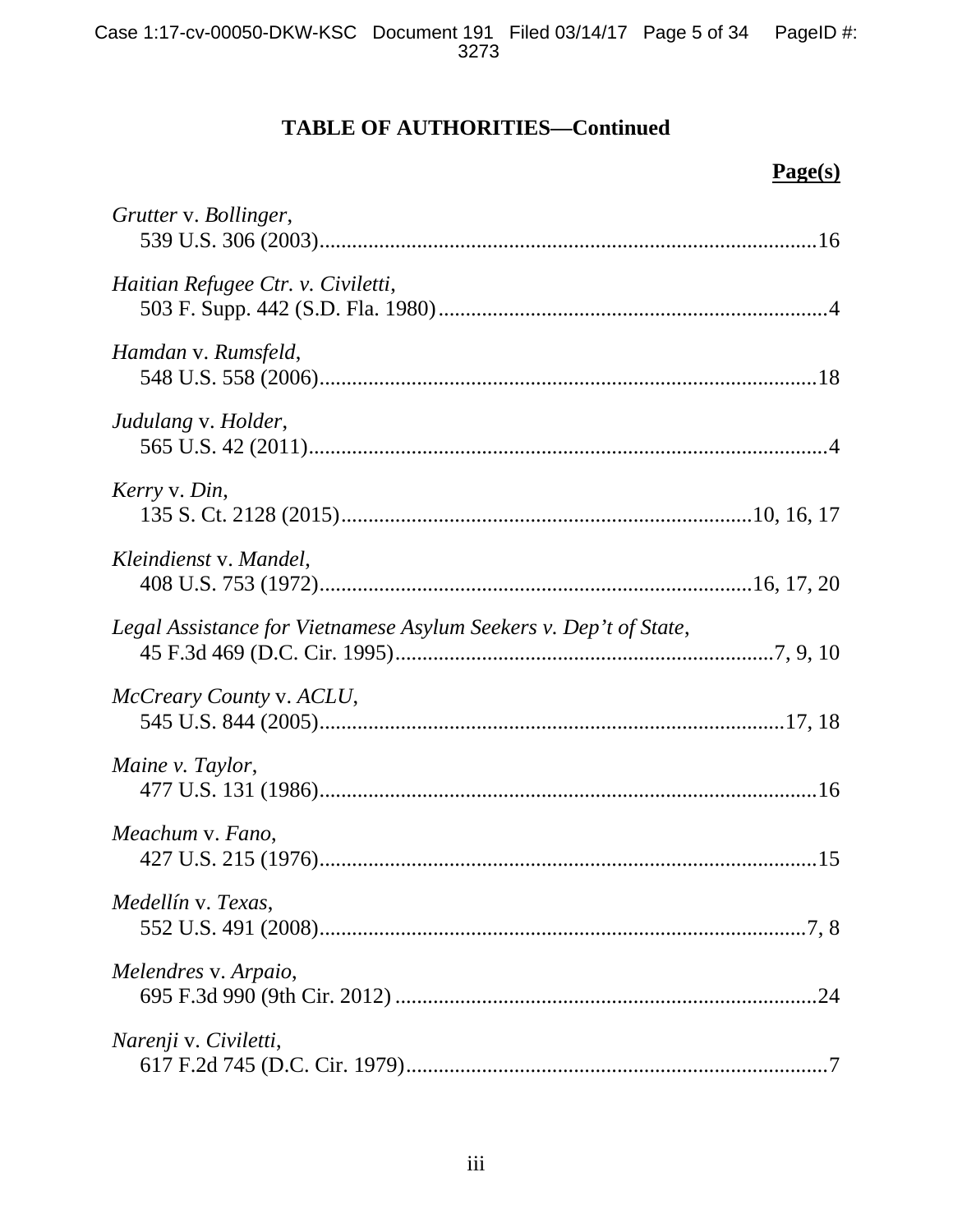# **TABLE OF AUTHORITIES—Continued**

**Page(s)**

| Neal v. Shimoda,                                       |
|--------------------------------------------------------|
| Oklevueha Native Am. Church of Hawaii, Inc. v. Holder, |
| Olsen v. Albright,                                     |
| Preminger v. Peake,                                    |
| Rajah v. Mukasey,                                      |
| Republic of Iraq v. Beaty,                             |
| Sale v. Haitian Centers Council, Inc.,                 |
| Santa Fe Indep. School Dist. v. Doe,                   |
| Scialabba v. Cuellar De Osorio,                        |
| Sierra Club v. Bosworth,                               |
| Spector v. Norwegian Cruise Line Ltd.,                 |
| Texas v. United States,                                |
| United States v. Fausto,                               |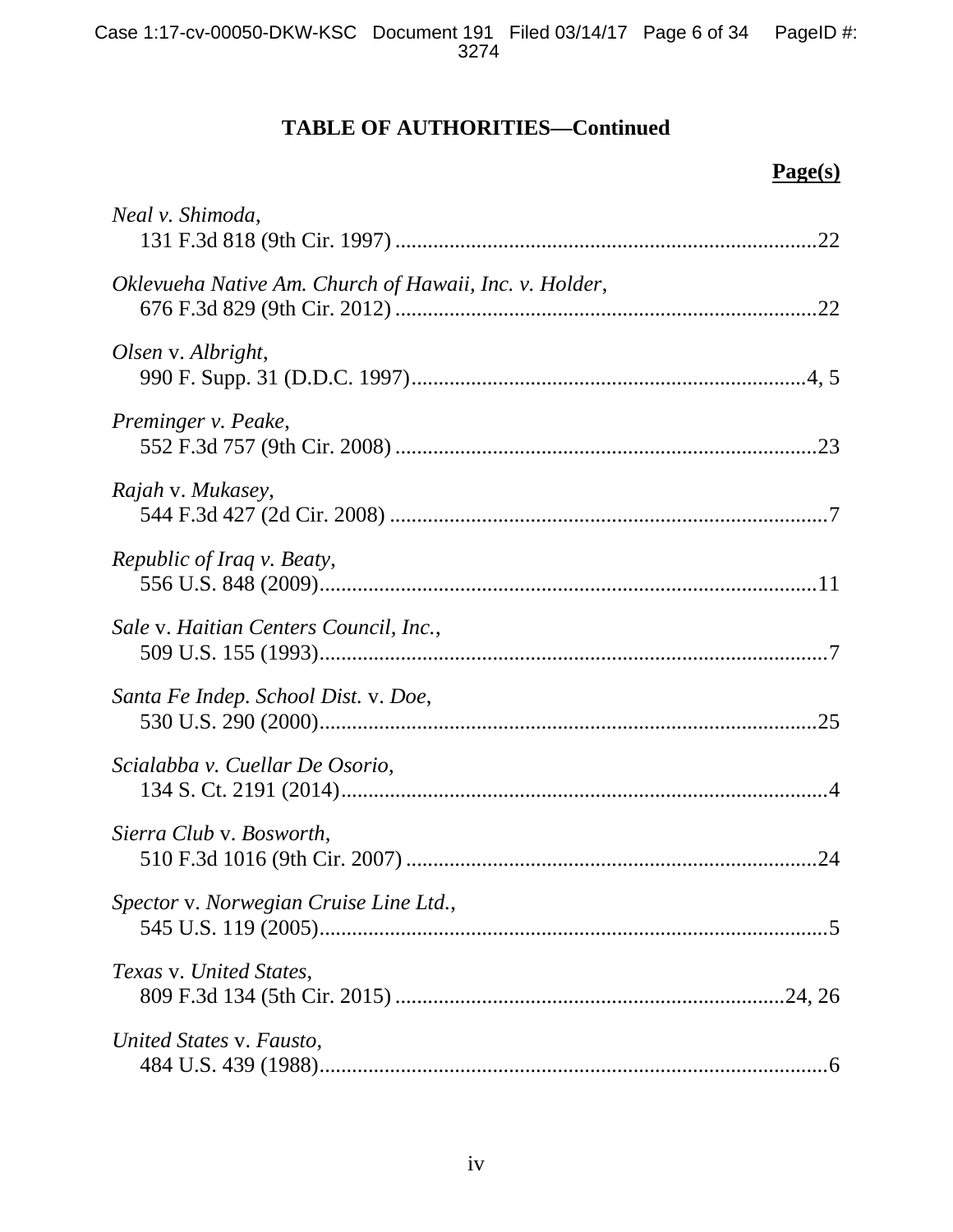# **TABLE OF AUTHORITIES—Continued**

| Page(s)                                                       |
|---------------------------------------------------------------|
| United States v. Lopez,                                       |
| United States v. Wenner,                                      |
| W. Virginia State Bd. of Educ. v. Barnette,                   |
| Washington v. Trump,                                          |
| <b>Statutes</b>                                               |
|                                                               |
|                                                               |
|                                                               |
|                                                               |
| <b>Other Authorities</b>                                      |
|                                                               |
| 13B Charles A. Wright et al., Federal Practice & Procedure    |
|                                                               |
| 9 Trelles & Bailey, Immigration Nationality Acts, Legislative |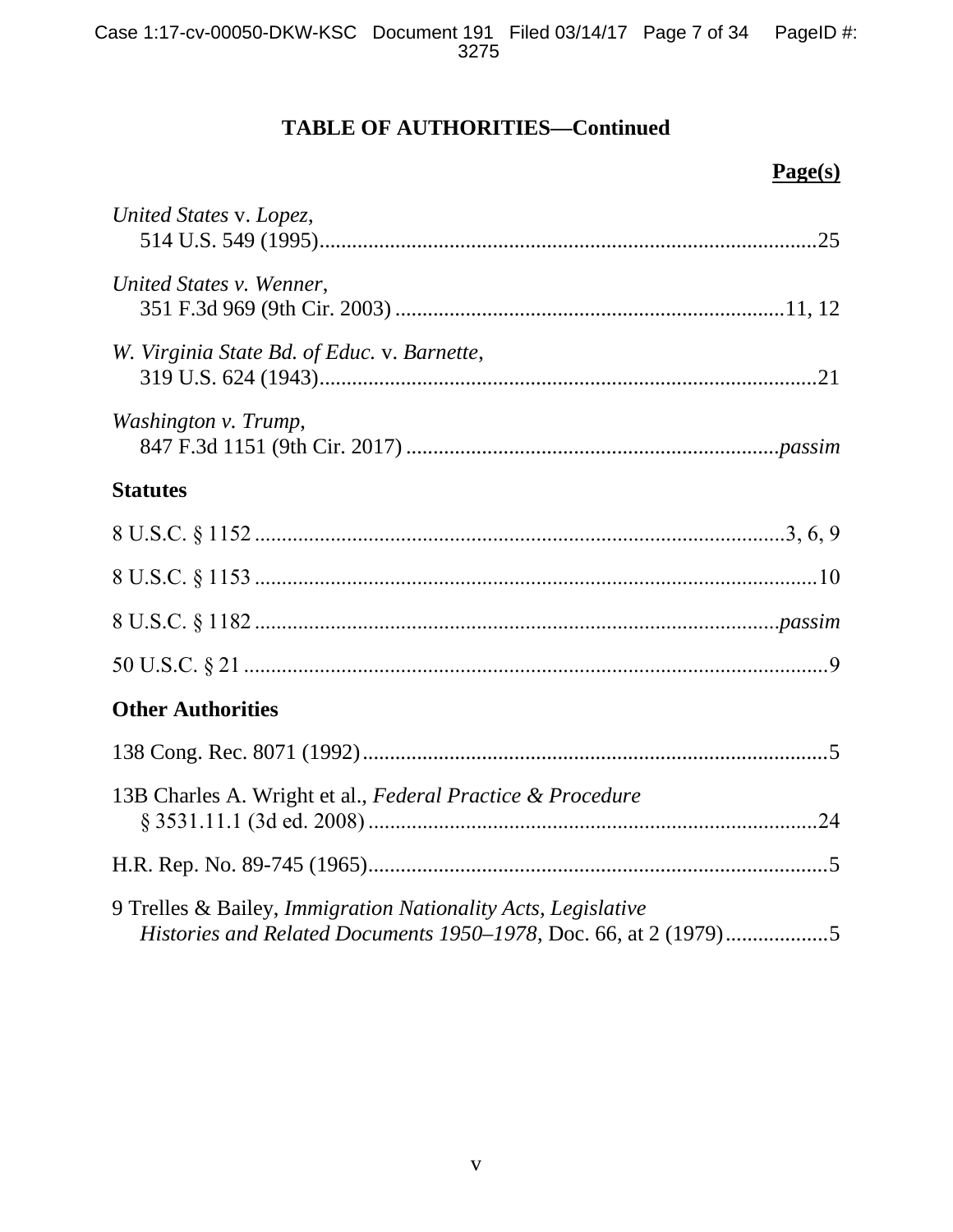#### **INTRODUCTION**

The Government has a daunting task in this case: It must defend an Order that the *Executive itself* says is a clone of the prior unlawful Order but for a few "purely technical" changes. Faced with that steep climb, the Government embraces two tactics. Each is fruitless.

First, the Government trots out a bevy of legal theories on which Supreme Court and appellate precedent—including the Ninth Circuit's recent decision in *Washington v. Trump*, 847 F.3d 1151 (9th Cir. 2017)—squarely slam the door. It says, for example, that Hawaii's harms are too "speculative" for standing, but it fails to mention that the Ninth Circuit rejected an identical argument last month. The Government says Dr. Elshikh's claims are not ripe because his mother-in-law could seek a waiver for entry, but it fails to mention it told the Ninth Circuit the opposite last month. The Government says there can be no due-process claim because the Order *categorically* bars entry from certain countries, but it fails to mention that *Washington* rejected that argument too. And on and on. The Government's claims, in short, do not bear scrutiny. Some may sound plausible, but all fall apart to the touch.

Second, the Government doubles down on the disturbing approach it attempted in the *Washington* case: It once again claims an unreviewable authority with respect to immigration and national security. But the Ninth Circuit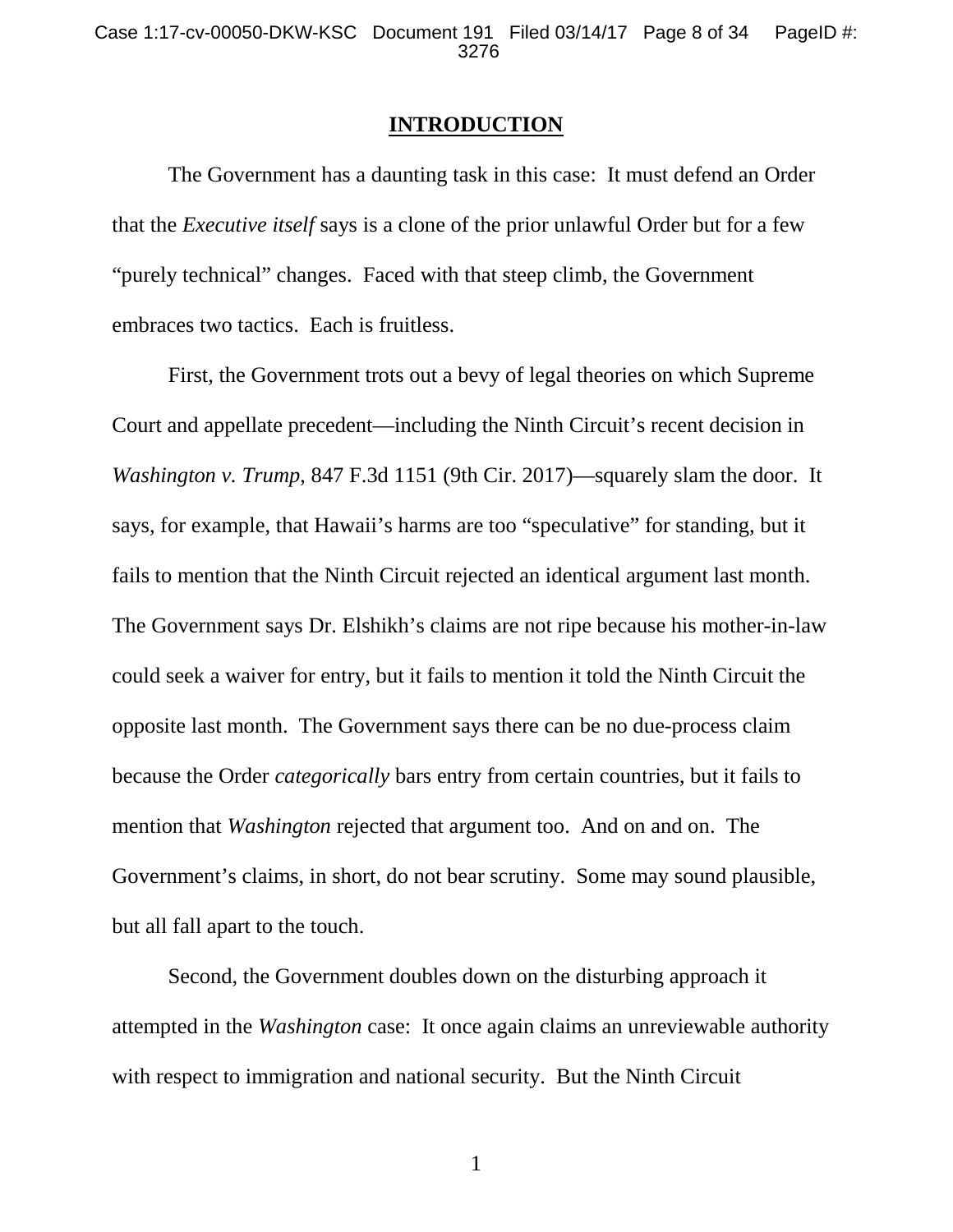resoundingly rejected this assertion of unbridled power. This Court should do so again. The Judiciary, after all, has the power to say what the law is. And nowhere is that more important than in a situation like this, where another branch seeks to override the protections for religious freedom and diversity that form the core of our Constitution and our Nation.

In the end, much ink has been spilled but the situation is simple: The Court is faced with an Order that—in the words of the President and his advisers—"has the same basic policy outcome" as the original Order and was tweaked to "avoid \* \* \* litigation." That original Order was a travesty; it flew in the face of this Nation's most basic values. That is exactly why the Ninth Circuit enjoined it. Nothing has changed. The Court should enjoin this version too. An injunction will merely return the Nation to a status quo that has existed for decades while the Court fully adjudicates this issue.

### **ARGUMENT**

### **I. Plaintiffs Have A High Likelihood of Success On The Merits.**

The Government misreads both the immigration statutes and Plaintiffs' brief. Far from "implicitly recogniz[ing]" that constitutional challenges have been "foreclose[d] by "the changes to the Order," (Opp. 2), Plaintiffs explained the doctrine of constitutional avoidance required deciding the weighty statutory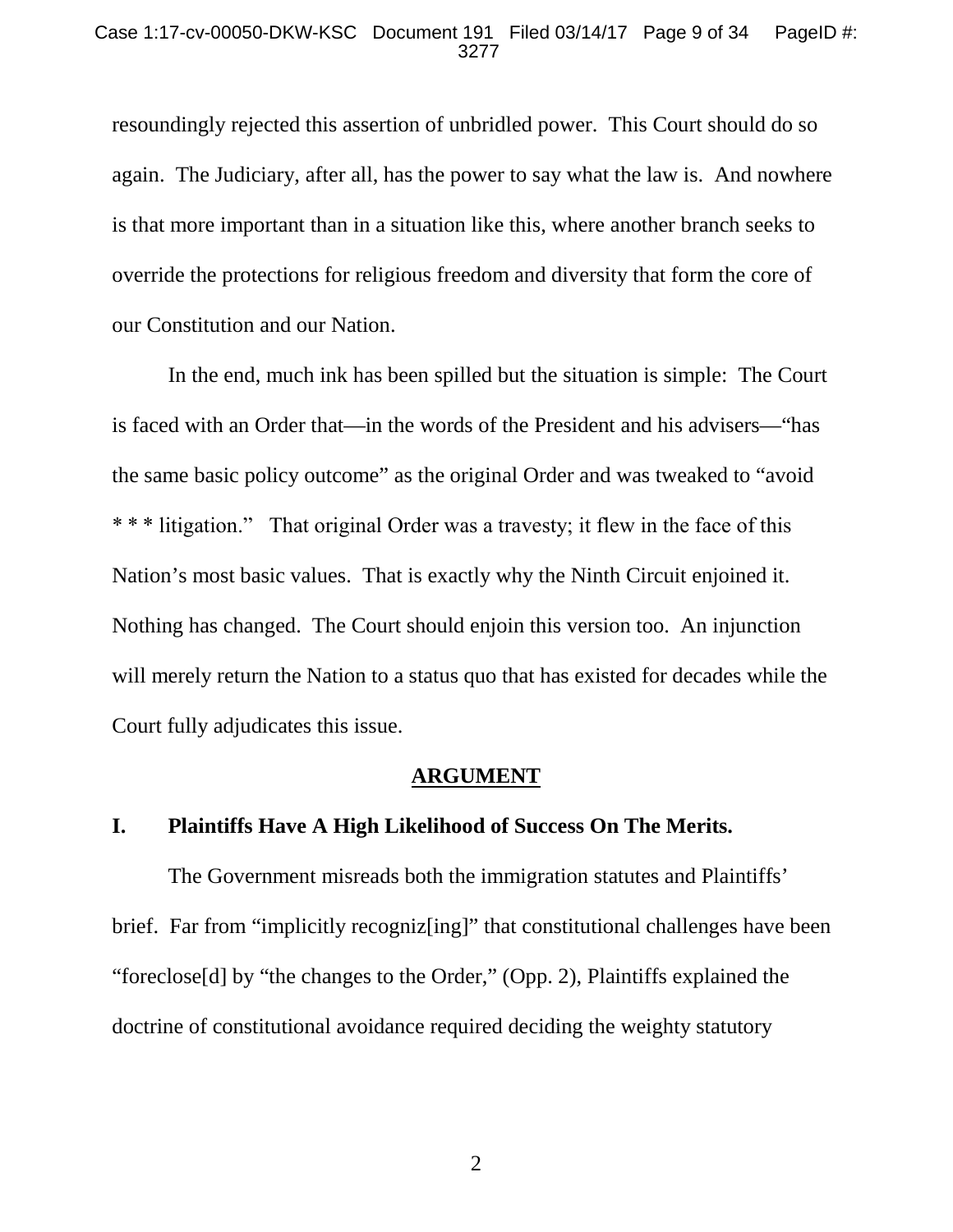challenges first. But under either the Immigration and Nationality Act ("INA") or the Constitution, the Order is unlawful.

## **A. The Revised Order Violates the INA.**

### *1. The revised Order discriminates based on nationality.*

The President's new Order flatly violates the INA's longstanding prohibition on nationality-based discrimination. The Government's only defense is that the President is somehow exempt from that limit; but no court has ever accepted that contention, no prior President has acted on it, and basic principles of statutory construction refute it.

i. Section  $1152(a)(1)(A)$  provides that "no person shall  $***$  be discriminated against in the issuance of an immigrant visa because of the person's \* \* \* nationality." 8 U.S.C. § 1152(a)(1)(A). The Order provides that "nationals of \* \* \* six countries" are presumptively ineligible for immigrant visas. Order § 2(c). If that is not "discriminaterial"  $**$  \* because of \*\*\* nationality," nothing is.

The Government effectively concedes as much. It makes an abortive suggestion that the Order might be about "the *procedures* for the *processing* of immigrant visa applications." Opp. 27. But the Order is not about procedure. It "suspend[s]" the issuance of visas or other immigration benefits to tens of millions of individuals. Order  $\S 2(c)$ . That is a substantive change.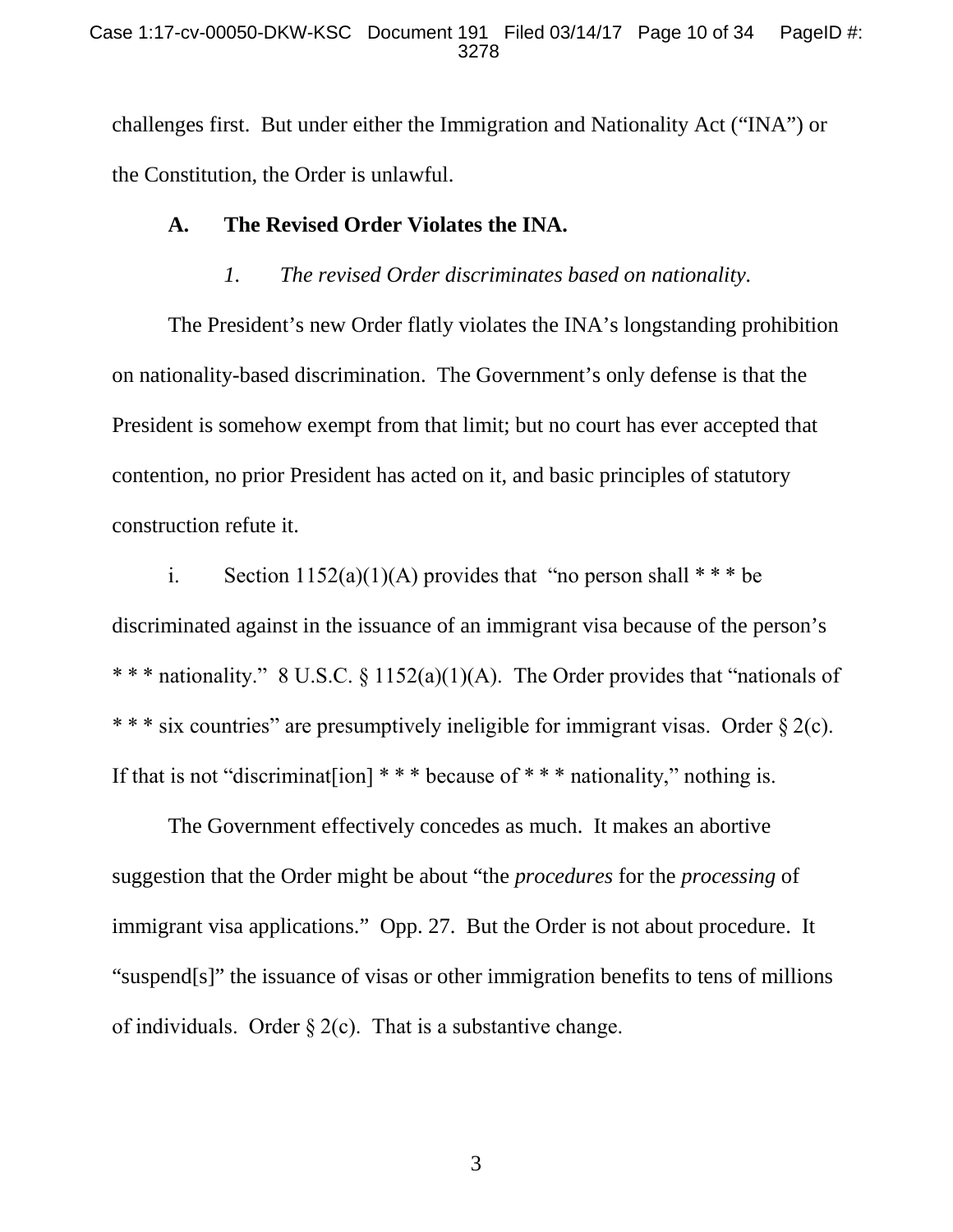ii. The Order also unlawfully discriminates on the basis of nationality in granting *non*-immigrant visas. For five decades, courts have held that Congress made nationality as well as race an "impermissible basis" for any admission or deportation decision. *Chadha* v. *INS*, 634 F.2d 408, 429 (9th Cir. 1980), *aff'd*, 462 U.S. 919 (1983) (quoting *Wong Wing Hang* v. *INS*, 360 F.2d 715, 719 (2d Cir. 1966)); *see Haitian Refugee Ctr. v. Civiletti*, 503 F. Supp. 442, 453 (S.D. Fla. 1980). Indeed, in *Olsen* v. *Albright*, 990 F. Supp. 31 (D.D.C. 1997), the Government *conceded* that it is not "permitted to engage in discrimination on the basis of race, ethnicity, or nationality" in issuing "nonimmigrant visas." *Id.* at 37- 38.

Abandoning its longstanding approach, the Government now claims (at 26- 27) that it is free to discriminate when issuing nonimmigrant visas. That cannot be. When exercising its discretion under the immigration laws, the Government must rely on factors "relevant" to the alien's "fitness to reside in this country." *Judulang* v. *Holder*, 565 U.S. 42, 53 (2011). To determine what Congress deems relevant, courts look to the "purposes of the immigration laws" and "the appropriate operation of the immigration system." *Id.* at 55; *see Scialabba v. Cuellar De Osorio*, 134 S. Ct. 2191, 2212-13 (2014) (plurality op.).

"Congress could not have intended" an alien's membership in a particular "race or group" "relevant" to his fitness to reside in the United States. *Chadha*,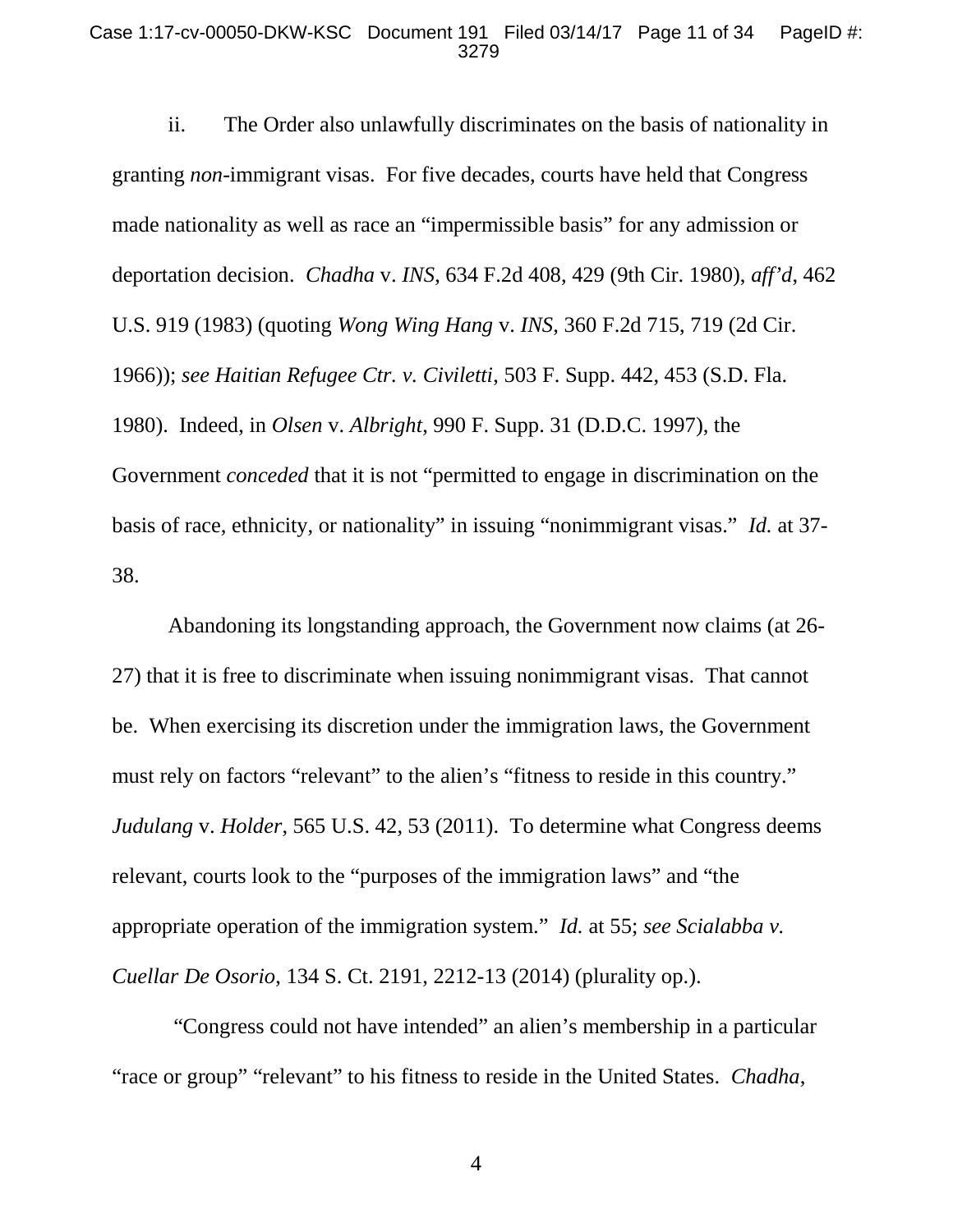634 F.2d at 429. The 1965 Immigration Act reflects the determination that such considerations are *irrelevant*. *See Olsen*, 990 F. Supp. at 37. President Kennedy urged Congress to dismantle the national origins system because "discriminat[ing]" in admission "on the basis of accident of birth" was "without basis in either logic or reason." 9 Trelles & Bailey, *Immigration Nationality Acts, Legislative Histories and Related Documents 1950–1978*, Doc. 66, at 2 (1979). Congress concurred. Br. of NAPABA 13-18 (Dkt. 140-1).

Congress reaffirmed that intention 27 years later in the International Covenant on Civil and Political Rights ("ICCPR"). 138 Cong. Rec. 8071 (1992). That treaty prohibits drawing "distinction[s]" on the basis of "national or social origin." ICCPR art 2.1. And according to the treaty's authoritative exponent, that requirement demands "nondiscrimination" with respect to "alien[s] [seeking] to enter or reside in the territory of a State party." U.N. Human Rights Comm., CCPR General Comment No. 15 ¶ 5 (1986); *see* Br. of International Law Scholars 6-9 (Dkt. 119). Courts must presume that Congress did not intend to authorize the Executive to violate this international obligation. *See Spector* v. *Norwegian Cruise Line Ltd.*, 545 U.S. 119, 144 (2005).

iii. Faced with the INA's clear prohibitions on nationality discrimination, the Government contends that Congress exempted the President from those bans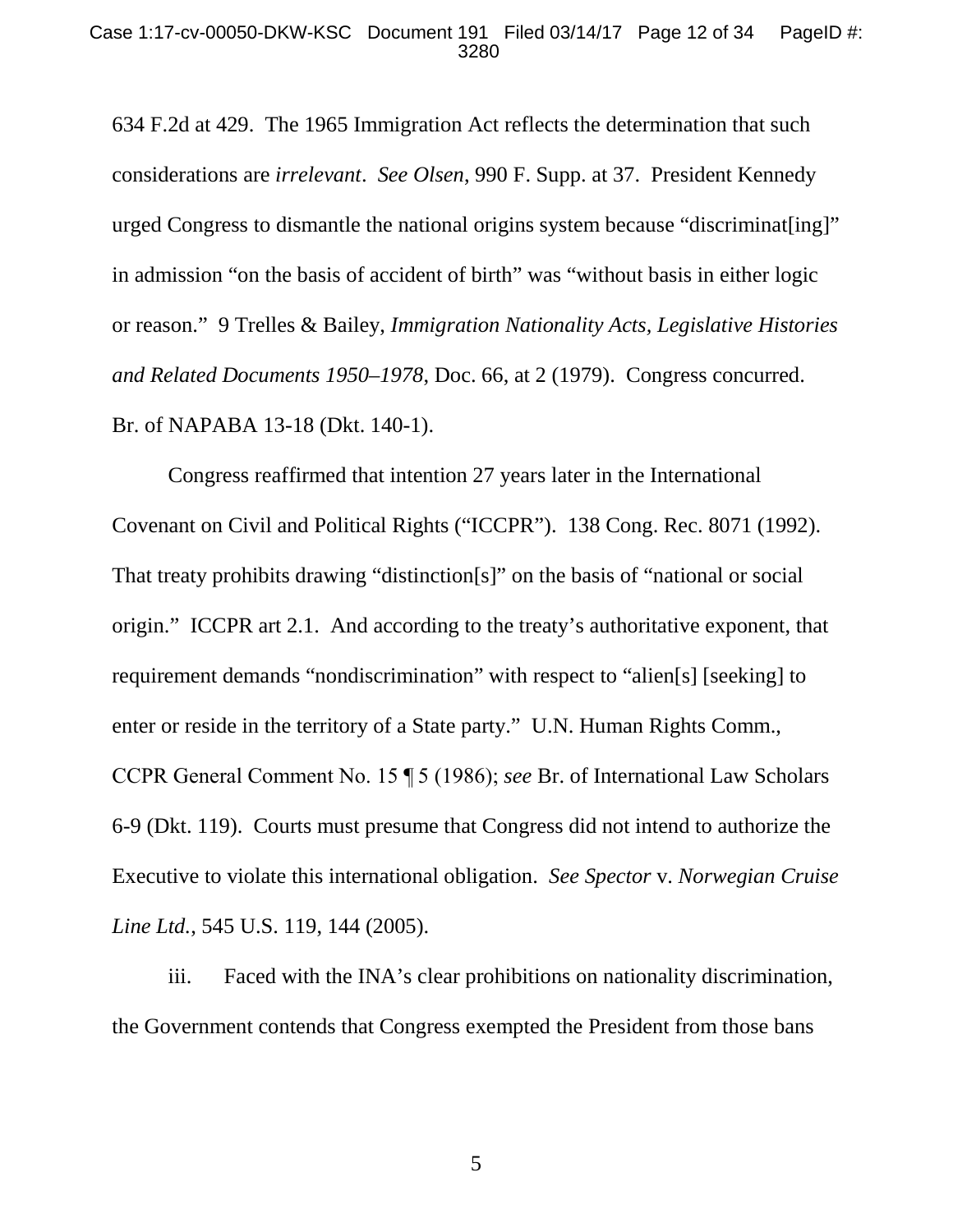### Case 1:17-cv-00050-DKW-KSC Document 191 Filed 03/14/17 Page 13 of 34 PageID #: 3281

when it enacted sections 1182(f) and 1185(a)(1). This argument finds no footing in the statute's text, history, or context.

*First,* every applicable principle of textual interpretation refutes the Government. Congress's prohibition on nationality discrimination is later-in-time than sections  $1182(f)$  and  $1185(a)(1)$ , both of which were enacted in their present form in 1952. Section  $1152(a)(1)(A)$  is manifestly more specific than those highly general provisions, *and* it exempts four specific subsections from its reach, strongly indicating that no other exceptions were intended. Mem. 28.

The only textual argument the Government can muster is that "narrowing" the President's authority to engage in discrimination would effect an "implied repeal." Opp. 31. But sections 1182(f) and 1185(a) do not state that the President may discriminate on the basis of nationality. At most, they might have *implied* that the President had that authority prior to 1965. But as Justice Scalia explained, a statute "does not stand repealed" merely because its "implications \* \* \* [are] altered by the implications of a later statute"; that is simply a part of the "classic judicial task of reconciling many laws enacted over time, and getting them to 'make sense' in combination." *United States* v. *Fausto*, 484 U.S. 439, 453 (1988); *see FDA* v. *Brown & Williamson Tobacco Corp.*, 529 U.S. 120, 133 (2000) ("[T]he meaning of one statute may be affected by other Acts, particularly where Congress has spoken subsequently and more specifically to the topic at hand.").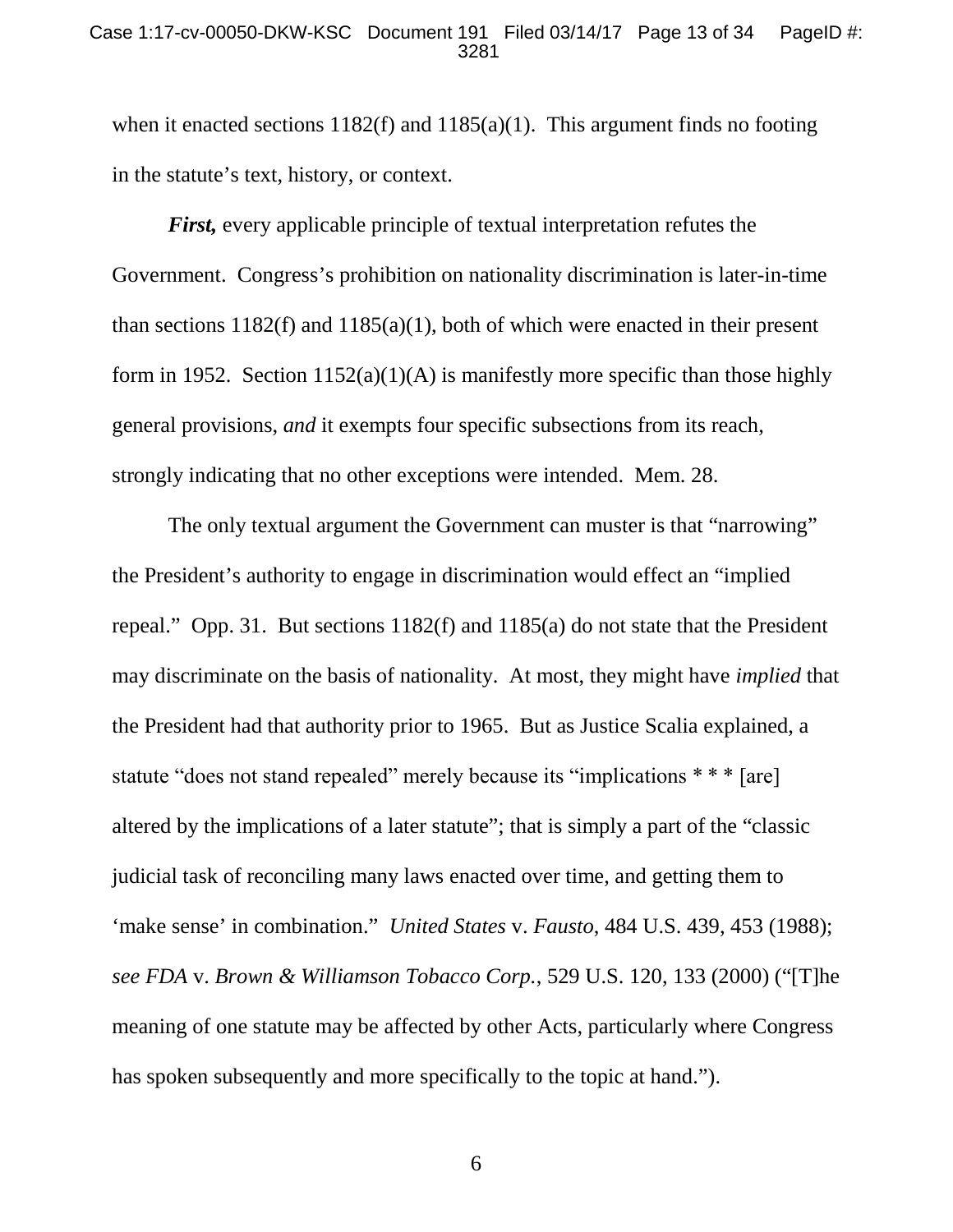### Case 1:17-cv-00050-DKW-KSC Document 191 Filed 03/14/17 Page 14 of 34 PageID #: 3282

*Second,* the Government contends that prior Presidents have engaged in nationality-based discrimination when making entry decisions. Opp. 28-30. Even if true, that would be irrelevant; "past practice does not, by itself, create power." *Medellín* v. *Texas*, 552 U.S. 491, 532 (2008). But it is not true. Nearly all of the examples the Government cites involve mere administrative restrictions imposed on aliens after they had been admitted to the country. *See, e.g.*, *Narenji* v. *Civiletti*, 617 F.2d 745, 746 (D.C. Cir. 1979) (reporting requirements for Iranian students); *Rajah* v. *Mukasey*, 544 F.3d 427, 433-435 (2d Cir. 2008) (registration program for resident aliens). As the D.C. Circuit has explained, these regulations do not contravene Congress's clear prohibition on using nationality to exclude aliens from the United States altogether. *See Legal Assistance for Vietnamese Asylum Seekers v. Dep't of State*, 45 F.3d 469, 473 (D.C. Cir. 1995), *vacated on other grounds*, 519 U.S. 1 (1996). Likewise, in *Sale* v. *Haitian Centers Council, Inc.*, 509 U.S. 155 (1993), the Court approved an order by President Reagan that did not make any distinction based on nationality at all. *See id.* at 160 (prohibiting *any* unlawful entry by sea). And the series of orders the Government cites (at 28) involved restrictions on entry by members of foreign *governments*; none drew distinctions based merely on a person's nationality.

The only arguable example the Government can find is a 1986 order regarding Cuba. Opp. 28. That order, however, had a unique legal basis: It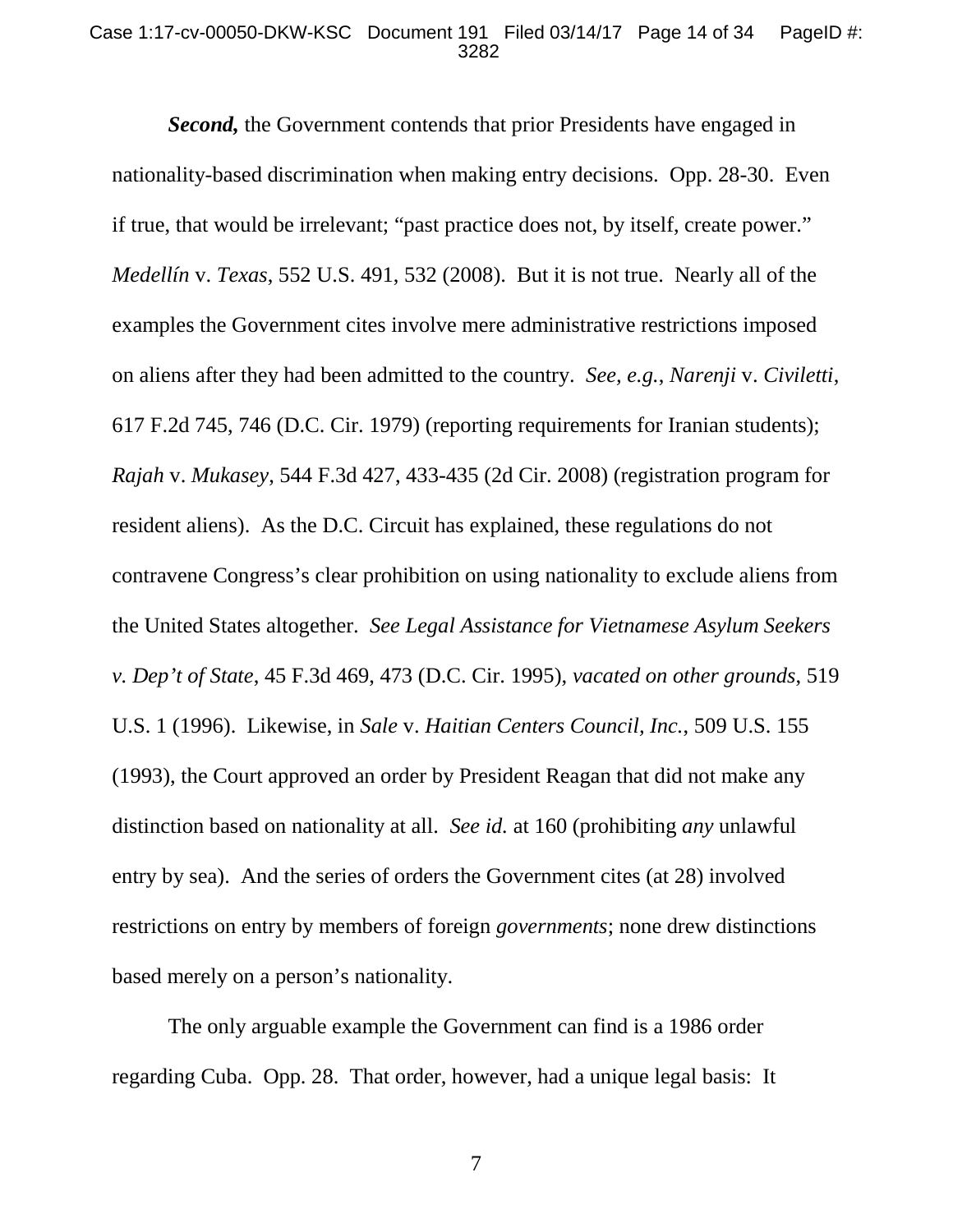#### Case 1:17-cv-00050-DKW-KSC Document 191 Filed 03/14/17 Page 15 of 34 PageID #: 3283

enforced an immigration agreement that Cuba had violated. Proc. 5517 (1986); *see* Immigration Joint Communique, U.S.-Cuba, Dec. 14, 1984, T.I.A.S. No. 11,057, 1984 WL 161941. As the Supreme Court has recognized, the Constitution vests the President with "an array of political and diplomatic means \* \* \* to enforce international obligations" that he does not otherwise possess under "domestic law." *Medellín*, 552 U.S. at 525. Even assuming that the 1986 order was lawful—and no court ever said it was—no international agreement even arguably gives the President the same power here.

*Finally,* the Government claims that prohibiting the President from discriminating on the basis of nationality would raise "constitutional questions" by affecting "the President's ability to conduct the Nation's foreign affairs and protect its security." Opp. 29-30. The Government fails to cite any case or constitutional provision to substantiate this concern. That is fatal to its argument: A constitutional problem must be "serious" to justify deviating from a statute's most natural reading, *Edward J. DeBartolo Corp.* v. *Fla. Gulf Coast Bldg. & Constr. Trades Council*, 485 U.S. 568, 575 (1988), and vague allusion to foreign affairs and national security cannot satisfy that burden.

In any event, reading the immigration laws as written would not disable the President from protecting the country in a grave exigency. Section 1182 permits the President to exclude potentially hostile aliens on numerous grounds other than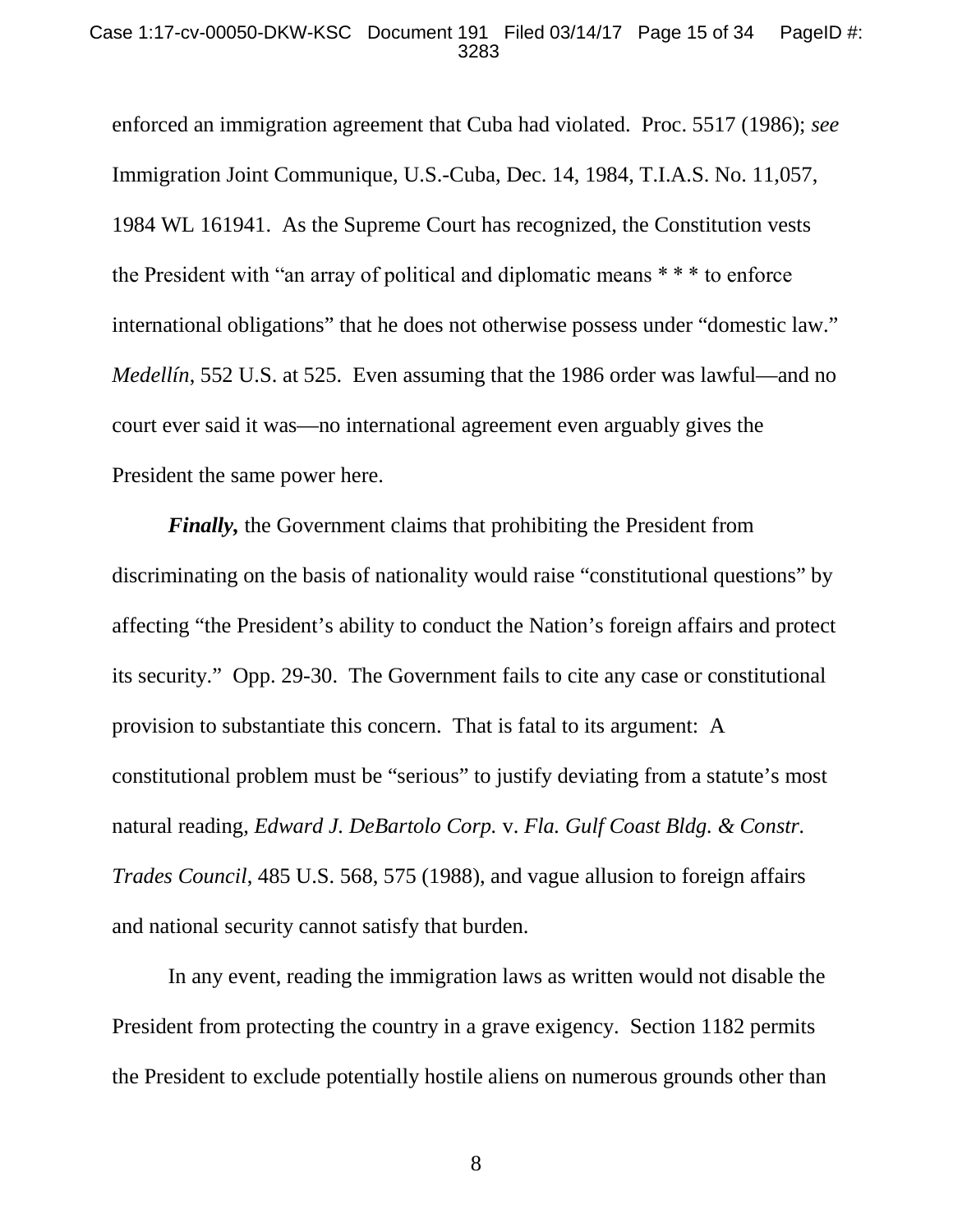nationality—because they support a foreign adversary, for instance, or are members of a terrorist organization. *See, e.g.*, 8 U.S.C. § 1182(a)(3)(B)-(D). Other statutes go further, and give the President authority to regulate and remove "citizens \* \* \* of [a] hostile nation or government" during a "declared war" or where "any invasion or predatory incursion is perpetrated, attempted, or threatened." 50 U.S.C. § 21. As the D.C. Circuit has recognized, section 1152(a)(1)(A) itself may authorize nationality-based classifications where the circumstances are "most compelling—perhaps a national emergency." *See Legal Assistance*, 45 F.3d at 473.

The Government, however, has not claimed—nor could it credibly claim that any such exigency exists here. The President abandoned any defense of his original Order, waited more than a month to issue this new version, delayed release an additional five days to avoid stepping on a favorable news cycle, and halted implementation ten days after that. *See* Mem. 10-11; Order § 14. The Government has pointed to no recent changed circumstances that compelled the Order's issuance, and concedes that the President adopted the Order in response to "[t]he same concerns" that motivated Congress to make statutory amendments two years ago, U.S. Supp'l Br. 37, *Washington*, No. 17-35105 (9th Cir. Feb. 16, 2017), ECF No. 154; *see* Br. of T.A. 21, Ex. 5 (Dkt. 169-1) ("T.A. Br.").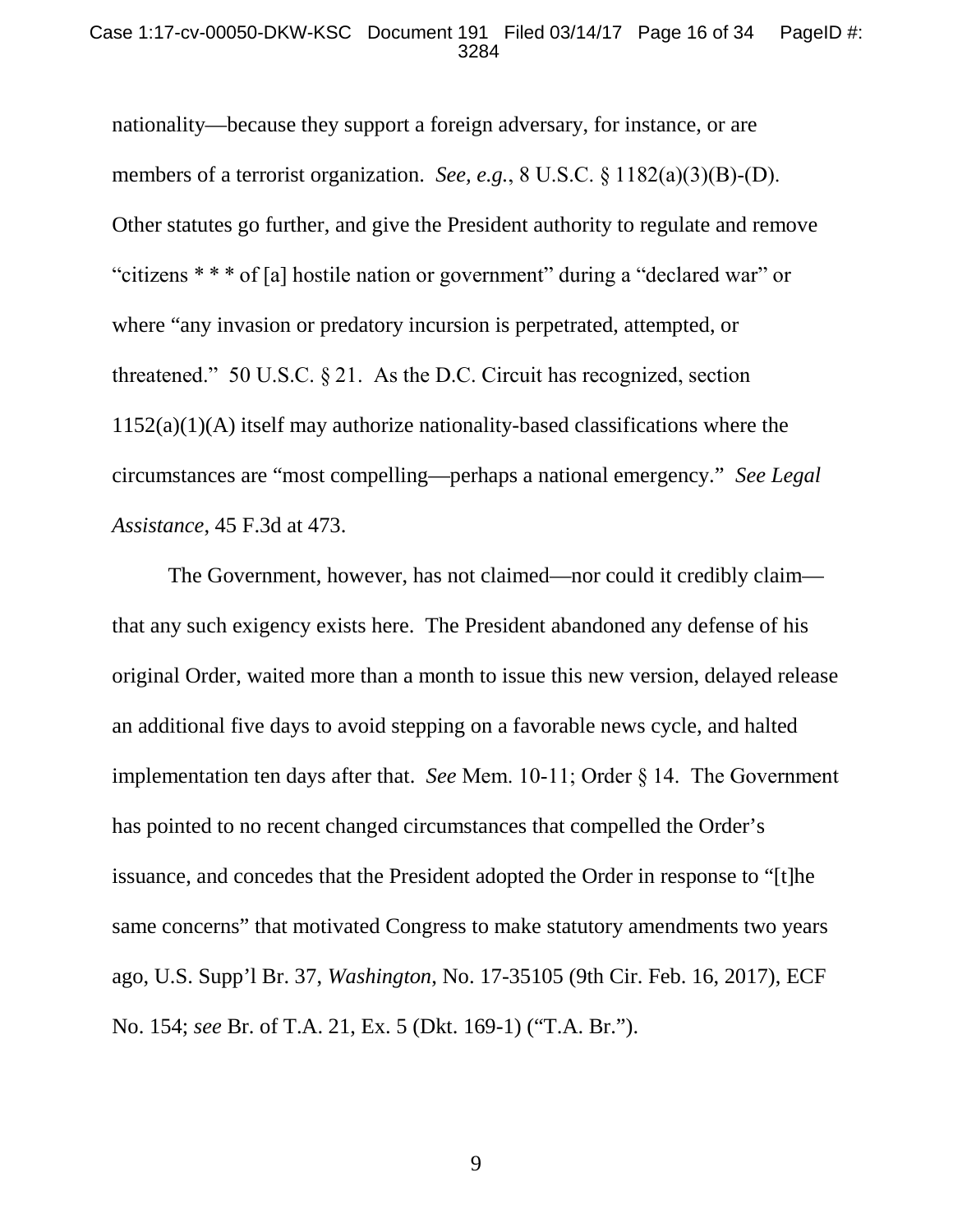#### Case 1:17-cv-00050-DKW-KSC Document 191 Filed 03/14/17 Page 17 of 34 PageID #: 3285

There is nothing, then, that might exempt the President from the normal operation of the immigration laws. Those laws "unambiguously direct[] that no nationality-based discrimination shall occur." *Legal Assistance*, 45 F.3d at 473.

### *2. The revised Order exceeds the President's authority.*

The revised Executive Order is also unlawful because it violates the restrictions Congress imposed on excluding aliens on terrorism-related grounds. In 8 U.S.C. § 1153(a)(3)(B)(i), Congress "established specific criteria" that must be satisfied before aliens may be excluded as terrorists. *Kerry* v. *Din*, 135 S. Ct. 2128, 2140 (2015) (Kennedy, J., concurring in the judgment). The Order ignores them all, and deems millions of aliens inadmissible as potential "foreign terrorists" for reasons Congress nowhere authorized. Order  $\S 2(c)$ . The President cannot circumvent or "swallow[]" the rules set by Congress in this way. *Abourezk* v. *Reagan*, 785 F.2d 1043, 1056 (D.C. Cir. 1986) (Ginsburg, J.); *see Allende* v. *Shultz*, 845 F.2d 1111, 1118 (1st Cir. 1988) (Bownes, J., joined by Breyer, J.) (same).

i. The Government insists (at 34) that section 1182(f) must be read literally to authorize the President to exclude "*any* class of aliens" the President chooses—even a class that guts the limits Congress imposed. That reading makes no sense. Section 1182(a) provides a detailed list of the "[c]lasses of aliens" Congress thought it detrimental for the President to admit. 8 U.S.C. § 1182(a). At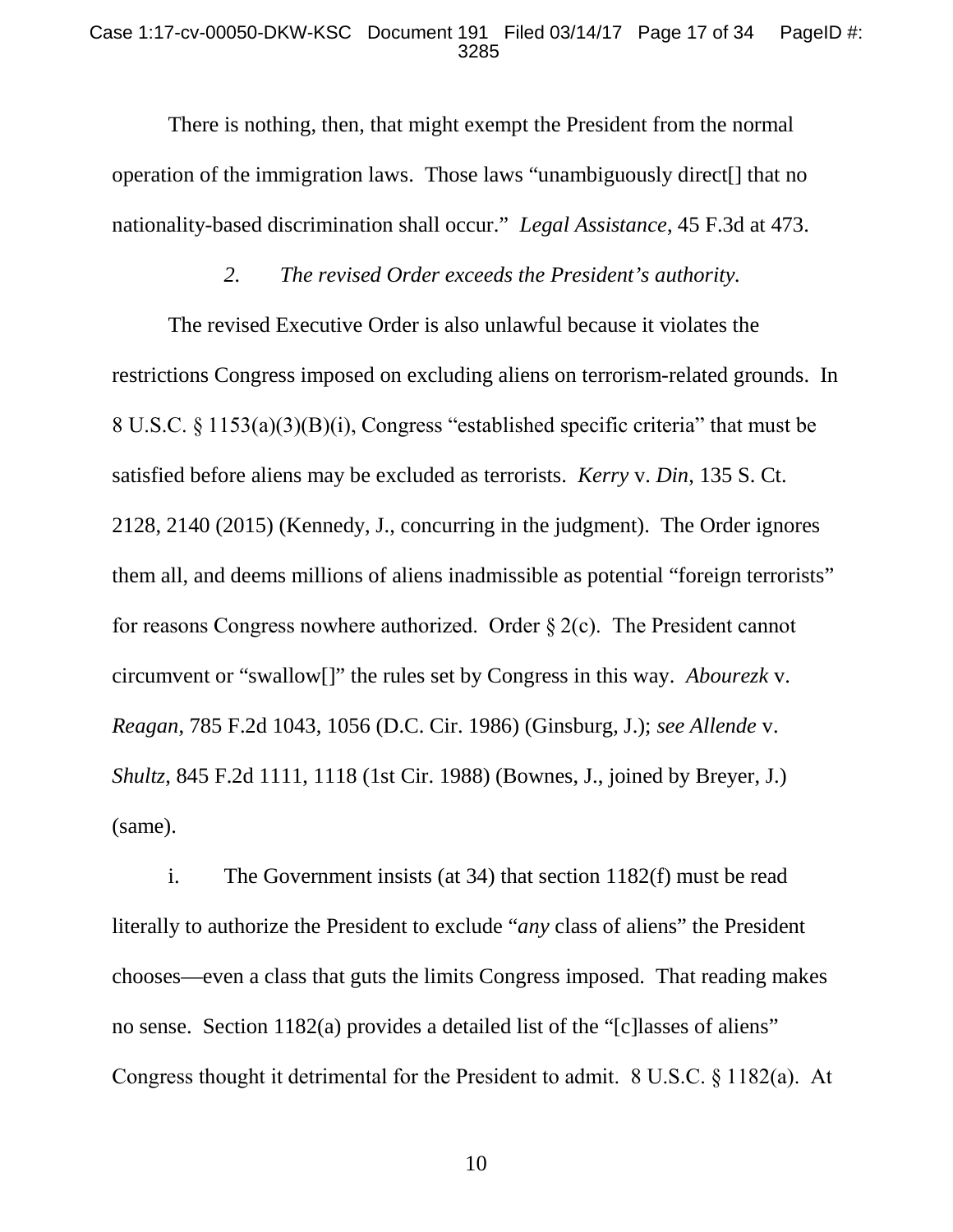#### Case 1:17-cv-00050-DKW-KSC Document 191 Filed 03/14/17 Page 18 of 34 PageID #: 3286

the end of that list, Congress included a catchall authorizing the President to identify "classes of aliens" whose entry *he* "finds \* \* \* detrimental to the interests of the United States." *Id.* § 1182(f). By far the most natural reading of this provision is that it enables the President to *add* new classes Congress failed to identify—war criminals, say, or violators of U.S. sanctions. *See* Mem. 34. Congress did not bury in this residual subsection an authority for the President to wipe away the carefully calibrated restrictions it elsewhere imposed.

This reading comports with precedent and common sense. The Supreme Court has repeatedly instructed that where a catchall provision follows a list of specific authorities, it should be interpreted to supplement, not override, the limits in the preceding list. *See Republic of Iraq v. Beaty*, 556 U.S. 848, 860 (2009) ("a generally phrased residual clause \* \* \* serves as a catchall for matters *not specifically contemplated*—known unknowns" (emphasis added)); *Circuit City Stores, Inc. v. Adams*, 532 U.S. 105, 114 (2001) (reading "residual clause" so that it does not "subsume[]" the "specific categories which precede[] it"). The Ninth Circuit has done the same. *See United States v. Wenner*, 351 F.3d 969, 974 (9th Cir. 2003) (declining to read "catchall" in a way that "renders the limitation on [a prior] classification \* \* \* superfluous").

ii. The Government caricatures this commonsense principle of statutory interpretation by claiming that it means that the President may not use section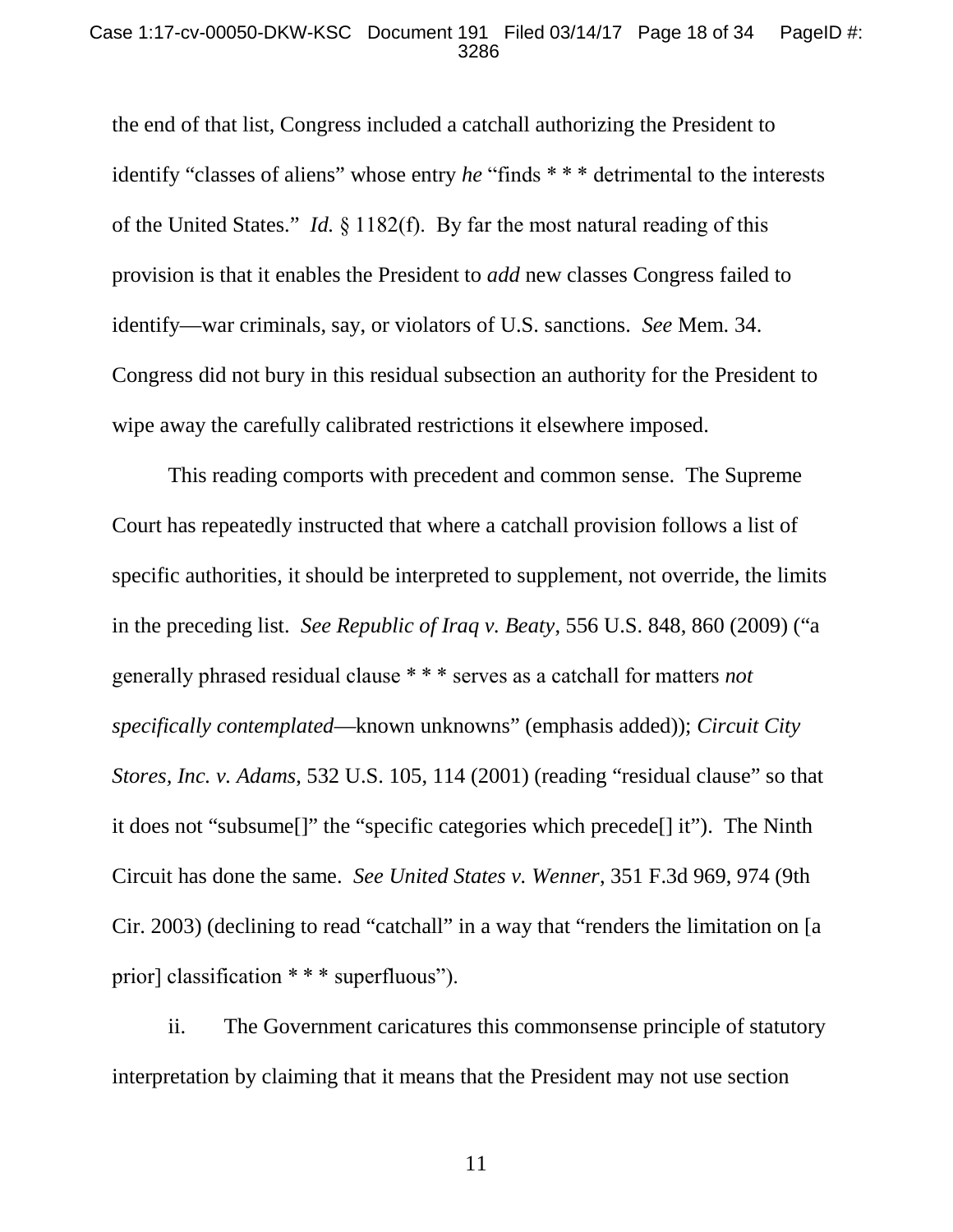1182(f) to "touch[] a topic already addressed in Section 1182(a)." Opp. 34. That is a straw man. The President is free to use section 1182(f) to exclude classes of aliens that present the same "general concern" as classes enumerated in section 1182(a). *Id.* That is what Presidents have done for decades—excluding aliens who are *already* subject to a bar on entry under section 1182(a), *see, e.g.*, Proc. 4865 (1981) (suspending entry of undocumented aliens), or who present concerns similar to such a class, *compare, e.g.*, 8 U.S.C. § 1182(a)(3)(E)(ii) (excluding aliens who "participated in genocide"), *with* Proc. 8697, § 1(b) (2011) (excluding aliens who engaged in *other* "serious violations of human rights"). By excluding these aliens, the President does not "subsume[]" any category Congress established, *Adams*, 532 U.S. at 114, or "render \* \* \* superfluous" any of the limits it imposed, *Wenner*, 351 F.3d at 974.

What the President has done here is different. In section  $1182(a)(3)(B)$ , Congress set a specific burden of proof that must be satisfied before an alien is excluded as a potential terrorist: Among other things, there must be "reasonable ground to believe" that that alien "is likely to engage after entry in any terrorist activity." 8 U.S.C.  $\S$  1182(a)(3)(B)(i)(II). The President, however, has concluded that aliens present an unacceptable risk of terrorism merely if they are "[n]ationals from \* \* \* countries" that "present heightened threats." Order  $\S$  1(a), (d). The President has not simply addressed the same "general concern" as the terrorism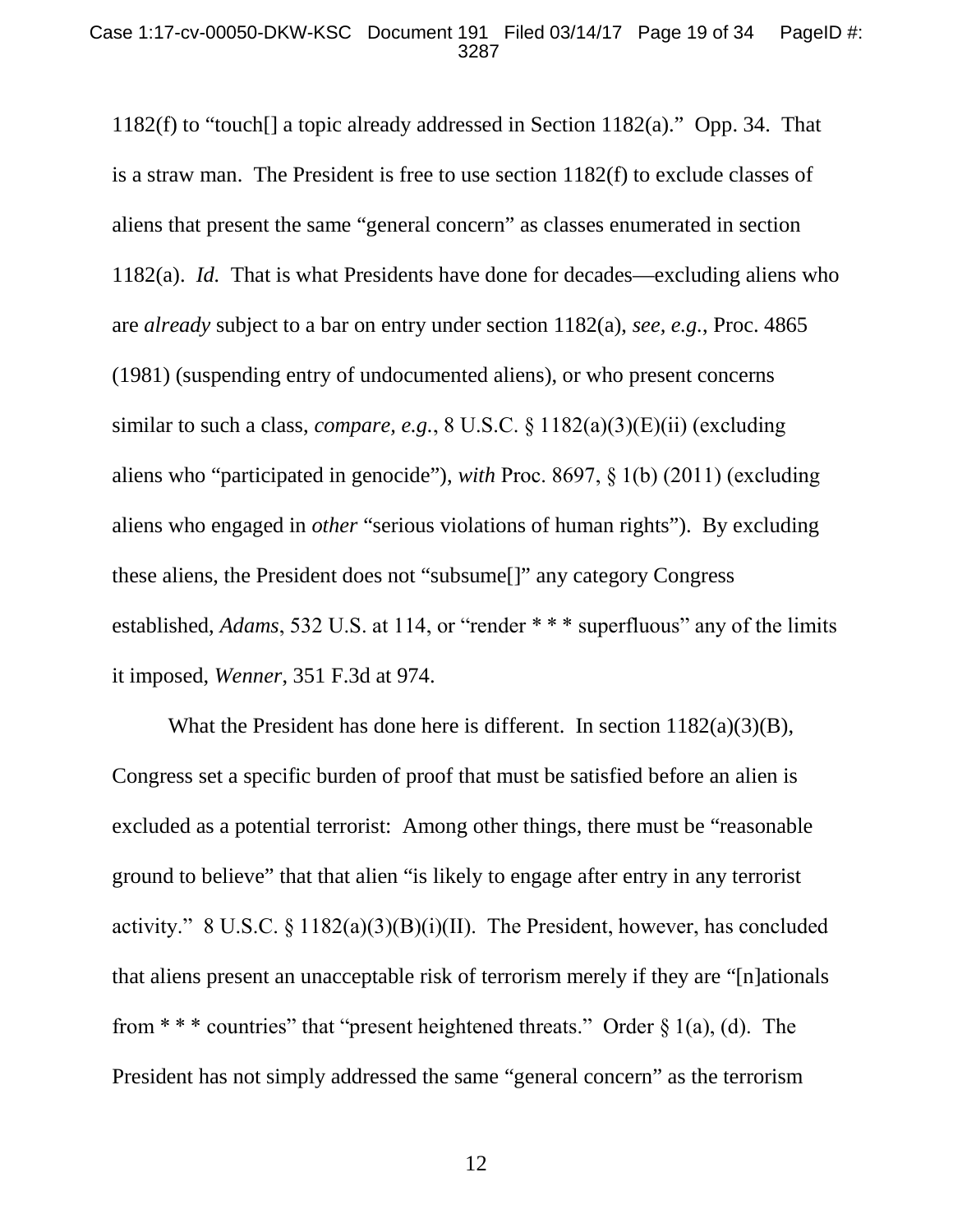bar. He has obviated that provision's criteria for excluding potential terrorists and replaced them with his own. There is no precedent for that practice, and Congress could not have intended to authorize it.

iii. The Government claims (at 32-33) that *Abourezk* and *Allende* support the President's attempt to circumvent the terrorism bar in this manner. No. In each of these cases, the courts held that the President could not use section 1182(a)(27)—a provision that permitted the exclusion of aliens who might "engage in activities \* \* \* prejudicial to the public interest"—to bar all members of a Communist party from the United States; that interpretation, the courts explained, would impermissibly allow "the Executive \* \* \* to evade" the specific limits Congress set in section 1182(a)(28), *Abourezk*, 785 F.2d at 1056-57, and "render [them] duplicative," *Allende*, 845 F.2d at 1118.

Seeking to avoid this clear repudiation of what it seeks to do here, the Government claims that *Abourezk* and *Allende* elsewhere "made clear" that section 1182(a)(28) "did *not* prevent the President from achieving the same result using Section 1182(f)'s 'sweeping proclamation power.'" Opp. 33. It would be more than passing strange if those courts *held* that the Executive may not take action under 1182(a) that renders congressional restrictions "superfluous," *Abourezk*, 785 F.2d at 1053, while stating in *dicta* that 1882(f) could be used for exactly that purpose. And in fact, they did not. The *Abourezk* court observed that 1182(f)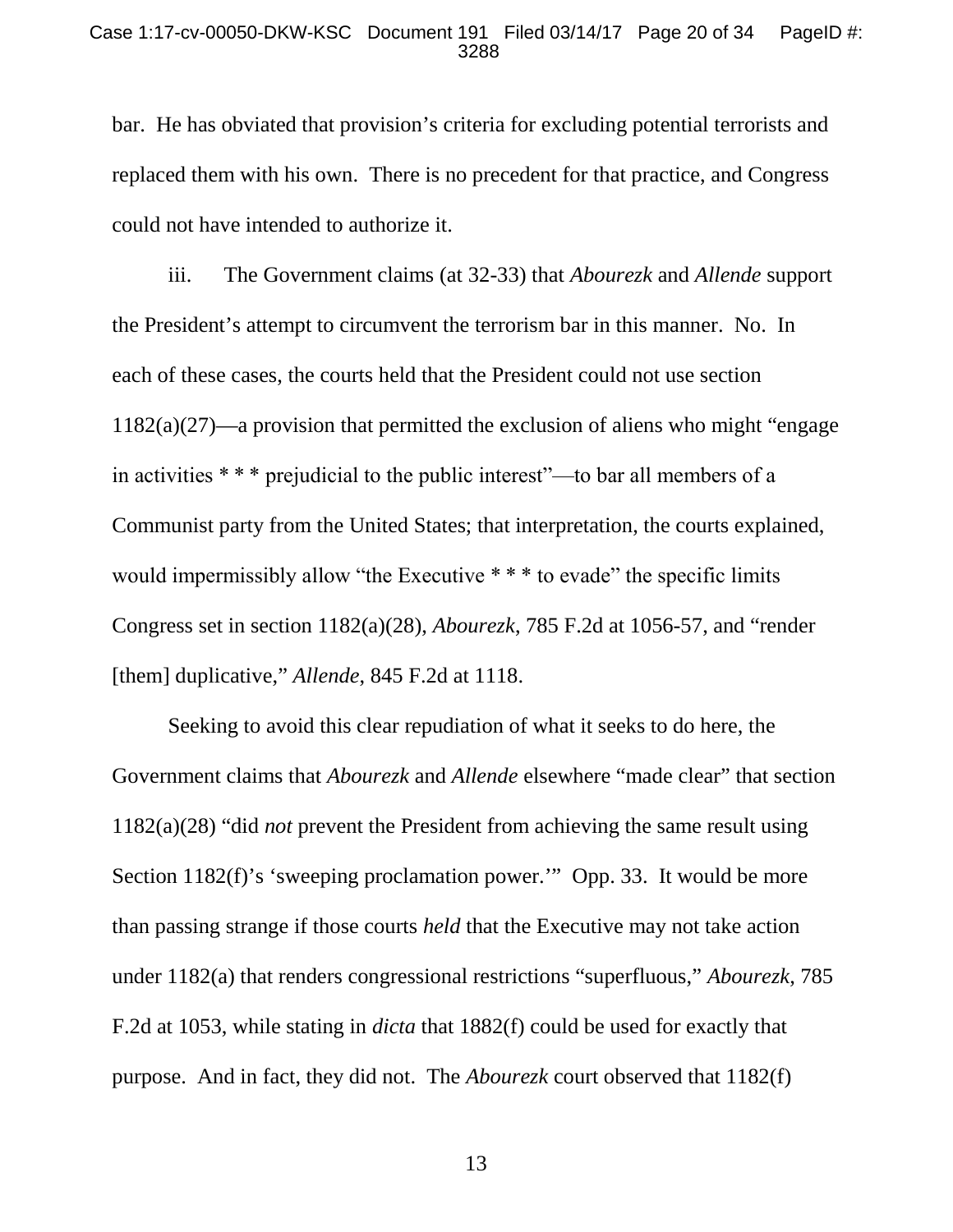#### Case 1:17-cv-00050-DKW-KSC Document 191 Filed 03/14/17 Page 21 of 34 PageID #: 3289

could be used to exclude a "class [of aliens] that is *not covered* by one of the categories in section 1182(a)." 785 F.2d at 1049 n.2 (emphasis added). Thus, the court hypothesized that the Executive could use 1182(f) to exclude a category not restricted in 1182(a) (Cuban government officials) even if it overlapped with a class of aliens (members of the Communist party) that the Executive could not categorically exclude. *Id.* The new category would not "nullify" Congress's restrictions on Executive power by barring the entry of aliens based purely on their communist affiliation. *Allende* is to the same effect. 845 F.2d at 1118 & n.13. The same cannot be said for the Order, which directly overrides Congress's instructions as to when an alien may be excluded based on the threat of terrorism.

### **B. The Revised Order Violates Due Process.**

The Ninth Circuit upheld the injunction of the previous Executive Order because its due process flaws were obvious. The flaws are still present, and the Government's main tactic is to ignore the binding precedent.

First, the Government asserts (at 37) that Plaintiffs do not challenge the deprivation of due process for non-citizens. But Plaintiffs explicitly asserted the Due Process rights of refugees for the simple reason that the Ninth Circuit *held* that a State has a "viable due process claim[]" with respect to these persons. Mem. 32 (quoting *Washington*, 847 F.3d at 1166). The Government posits that the Court's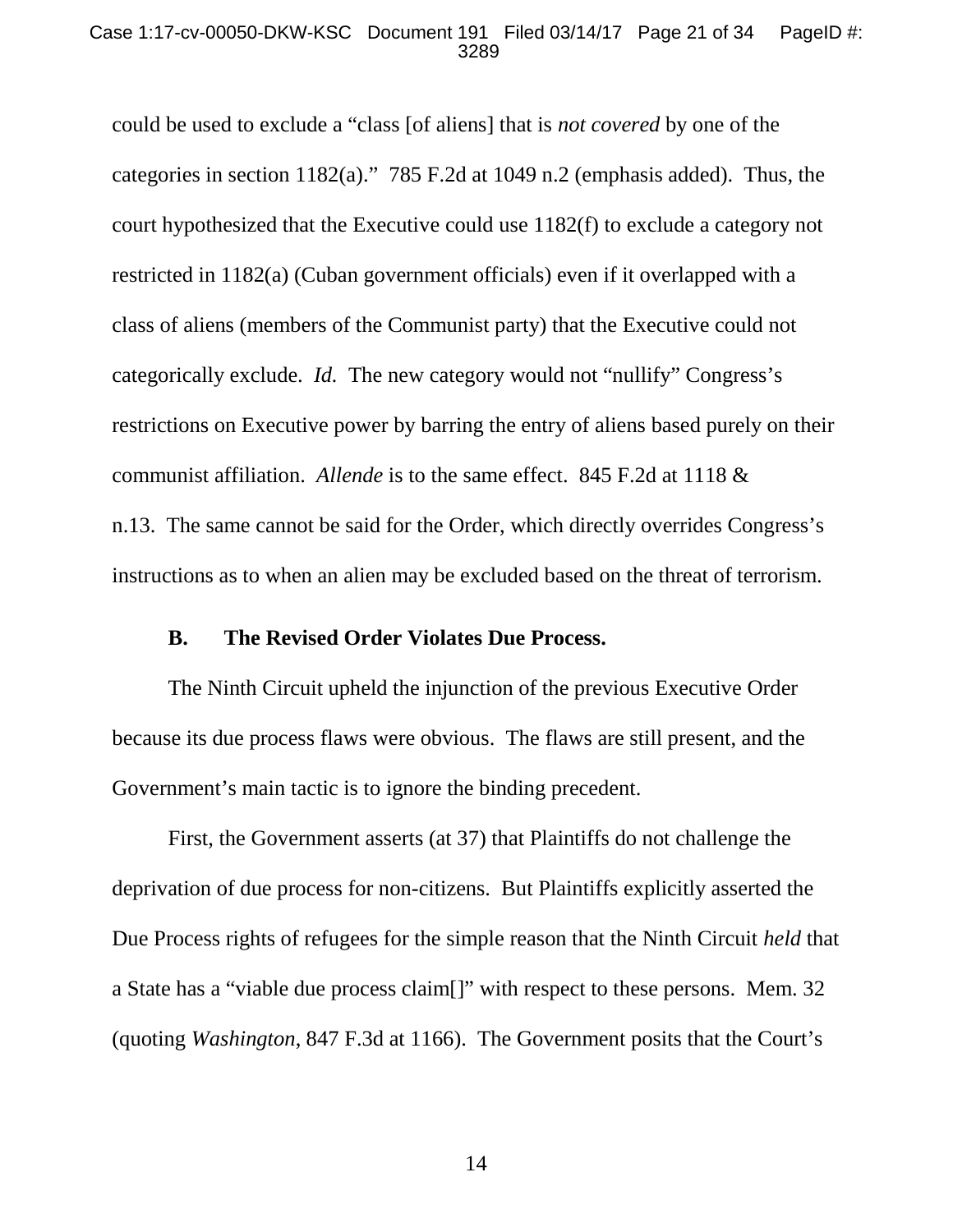### Case 1:17-cv-00050-DKW-KSC Document 191 Filed 03/14/17 Page 22 of 34 PageID #: 3290

statements with respect to "refugees" refer only to asylum seekers, but the Ninth Circuit announced no such qualification.

Next, the Government attempts (at 38) to dispute the viability of due process claims asserted by "those in the United States regarding the entry of others." That position is directly refuted by the Ninth Circuit. 847 F.3d at 1166 ("U.S. residents and institutions" have "viable claims based on \* \* \* due process rights.").

Equally unavailing is the Government's argument (at 39) that the Order already provides all of the process that is due because individualized hearings would be futile or because the Order authorizes case-by-case waivers. But these arguments would mean that the prior Order—which also announced a categorical rule and included a waiver provision—was constitutional, a result contrary to Ninth Circuit precedent. Adding more examples to the Order's discretionary waiver provision cannot alter its constitutionality.

In any event, the Government misses the point. Plaintiffs do not claim that Due Process requires "individualized hearings" where non-citizens can be told that the Order bars their entrance. Their claim is far more fundamental than that: "The touchstone of due process is protection of the individual against arbitrary action of government." *Meachum* v. *Fano*, 427 U.S. 215, 226 (1976). It is the height of arbitrariness to deprive an individual or an institution of a protected interest based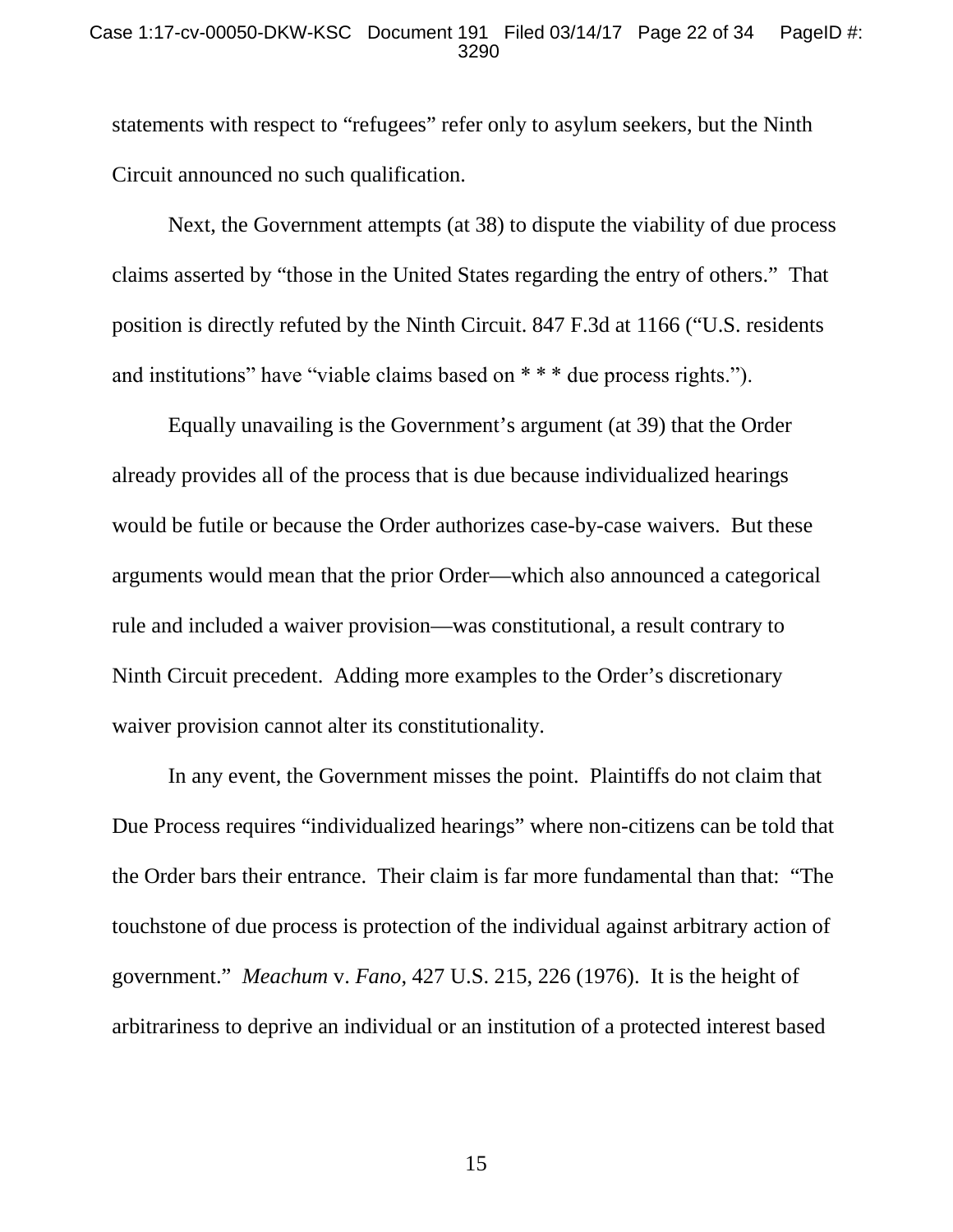on a rationale that is neither "legitimate" nor "bona fide." *Din*, 135 S. Ct. at 2140 (Kennedy, J., concurring in the judgment).

Thus, *Din* made clear that in the immigration context, the Due Process inquiry begins and often ends with the question "whether the Government ha[s] provided a facially legitimate and *bona fide*" reason for denying a visa application. *Id.* An "affirmative showing of bad faith" allows a court to "look behind" the asserted rationale to determine whether the applicant has been denied an interest based on an arbitrary or improper motive. *Id.* at 2141; *see Kleindienst* v. *Mandel*, 408 U.S. 753 (1972).

The Order flunks that test. Each Plaintiff is a "U.S. resident[]" or "institution[]" whose rights are impermissibly affected by the Order's exclusion of non-citizens. 847 F.3d at 1166. Dr. Elshikh has a liberty interest in reuniting with his mother-in-law. *Din*, 135 S. Ct. at 2139. State universities have a "compelling" interest in "student body diversity" that is "grounded in the First Amendment." *Grutter* v. *Bollinger*, 539 U.S. 306, 329 (2003). The State has a sovereign interest, rooted in the Tenth Amendment, "in the continued enforceability of its own statutes" promoting diversity and equality. *Maine v. Taylor*, 477 U.S. 131, 137  $(1986).$ <sup>1</sup> The Order's categorical exclusion of non-citizens from designated

<sup>&</sup>lt;sup>1</sup> To be sure, *Congress* may infringe on a State's sovereign interests by passing laws that exclude certain classes of immigrants. But basic principles of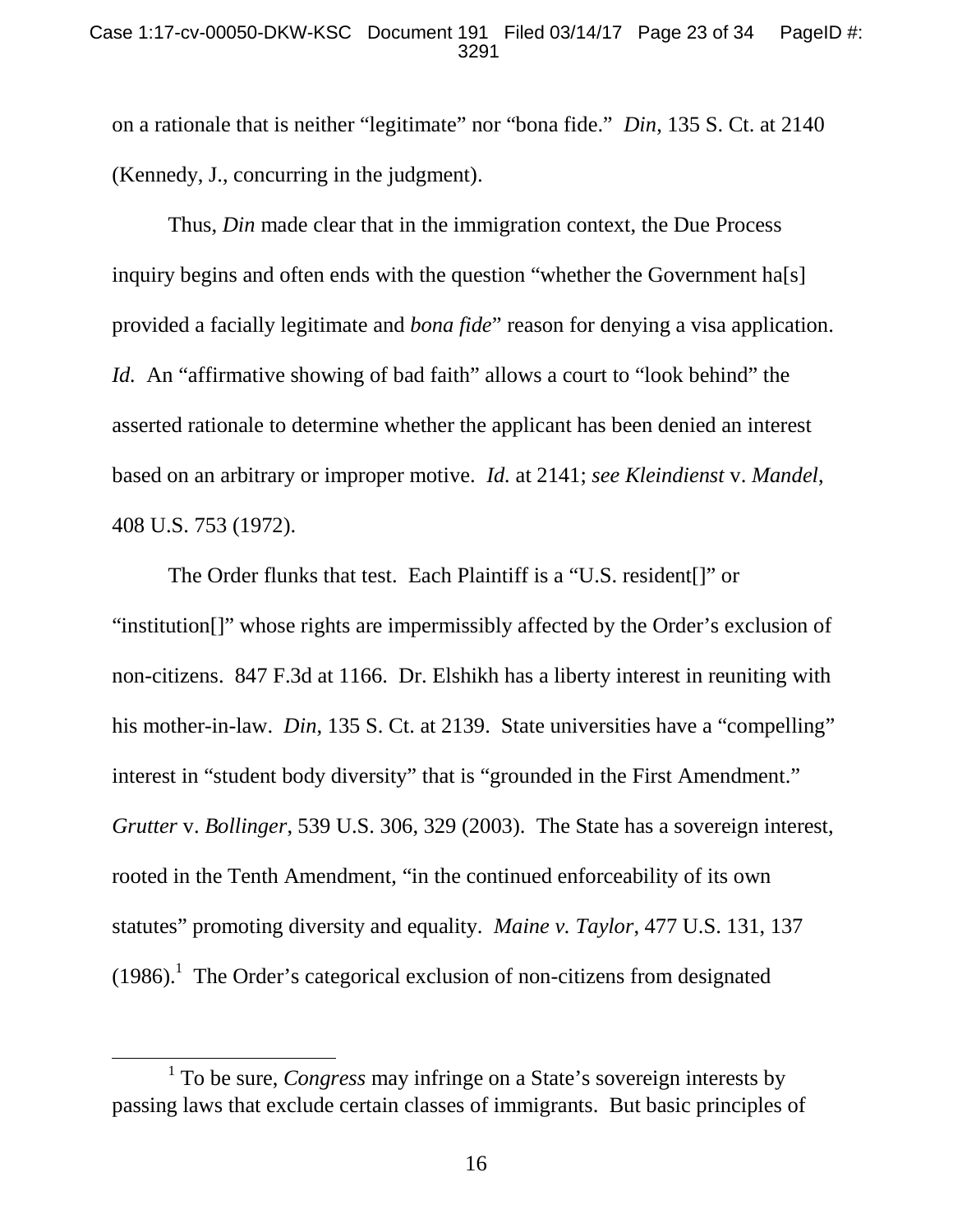### Case 1:17-cv-00050-DKW-KSC Document 191 Filed 03/14/17 Page 24 of 34 PageID #: 3292

countries burdens these interests; Plaintiffs have made an "affirmative showing of bad faith"; and there is ample evidence that the asserted basis for the exclusion is not "legitimate and *bona fide*." Mem. 43-49.

The Government argues (at 39) that there is nonetheless no Due Process violation because its illegitimate rationale is asserted on a "categorical" basis. Again, that gets the Ninth Circuit's holding backwards. The Court of Appeals explained that judicial review should be *more* stringent in this context than in *Mandel* and *Din* because those cases involved "the application of a specifically enumerated congressional policy to particular facts" while this case involves "the President's *promulgation* of sweeping immigration policy." 847 F.3d at 1162-63. If the Order cannot survive the *Din* test that applies to an exclusion of a single alien, it certainly cannot survive any more rigorous test that applies to the irrational exclusion of *thousands* of non-citizens.

### **C. The Revised Order Violates the Establishment Clause.**

The Government's Establishment Clause defense also blinkers reality. The Government acknowledges—as it must—that the inquiry is governed by *McCreary County* v. *ACLU*, 545 U.S. 844 (2005), and *Church of Lukumi Babalu Aye* v. *City of Hialeah*, 508 U.S. 520 (1993). But the Government contends that, under these

federalism discourage a finding of preemption unless Congress's intentions are clear. *See Gregory* v. *Ashcroft*, 501 U.S. 452, 461 (1991).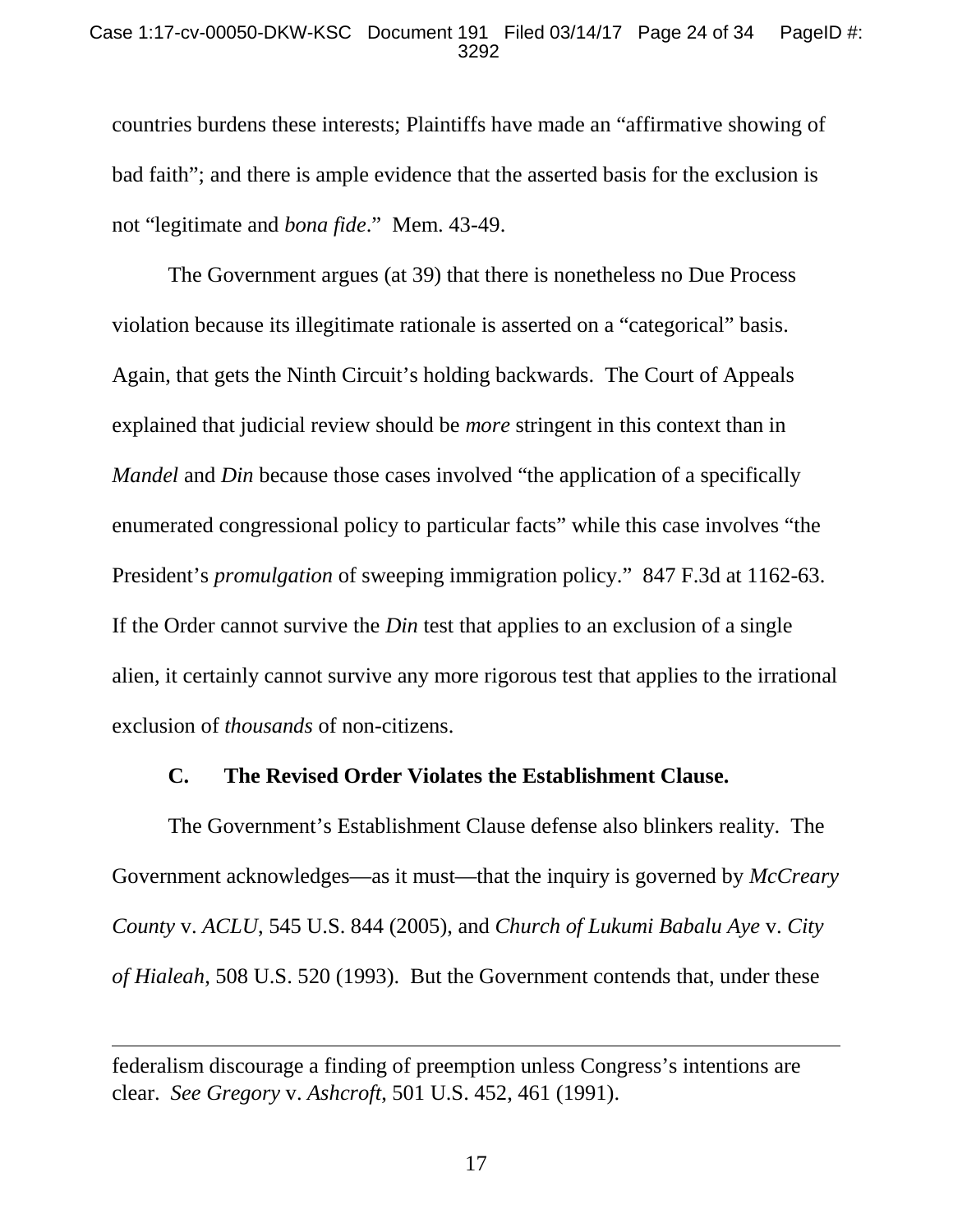cases, the purpose of a policy should be determined by considering its text, operation, and effects, without reference to other extrinsic evidence. That is wrong.

The *Lukumi* Court looked not only to the text and operation of the challenged ordinances, but also to a wide swathe of extrinsic evidence of purpose. 508 U.S. at 542-543. That included the "historical background of the decision \* \* \*, the specific series of events leading to the enactment[s]," "contemporaneous statements made by members of the decisionmaking body," and even the positive reactions of the public to the decisionmakers' religious attacks. *Id.*; *see also McCreary*, 545 U.S. at 862.

And, contrary to the Government's fallback position (at 43-46), neither case placed limits on the kind of extrinsic evidence that could be used. Rather, *McCreary* emphasized that courts may not "ignore perfectly probative evidence" of an improper religious motive. 545 U.S. at 865, 866. Nor does *Hamdan* v. *Rumsfeld*, 548 U.S. 558, 624 (2006) suggest any limitation; it remarked only that self-serving press statements could not justify an unlawful presidential action. Indeed, in the Establishment Clause context, any form of public pronouncement is particularly salient because the Clause prevents a "divisive announcement that in itself amounts to taking religious sides." *McCreary*, 545 U.S. at 863.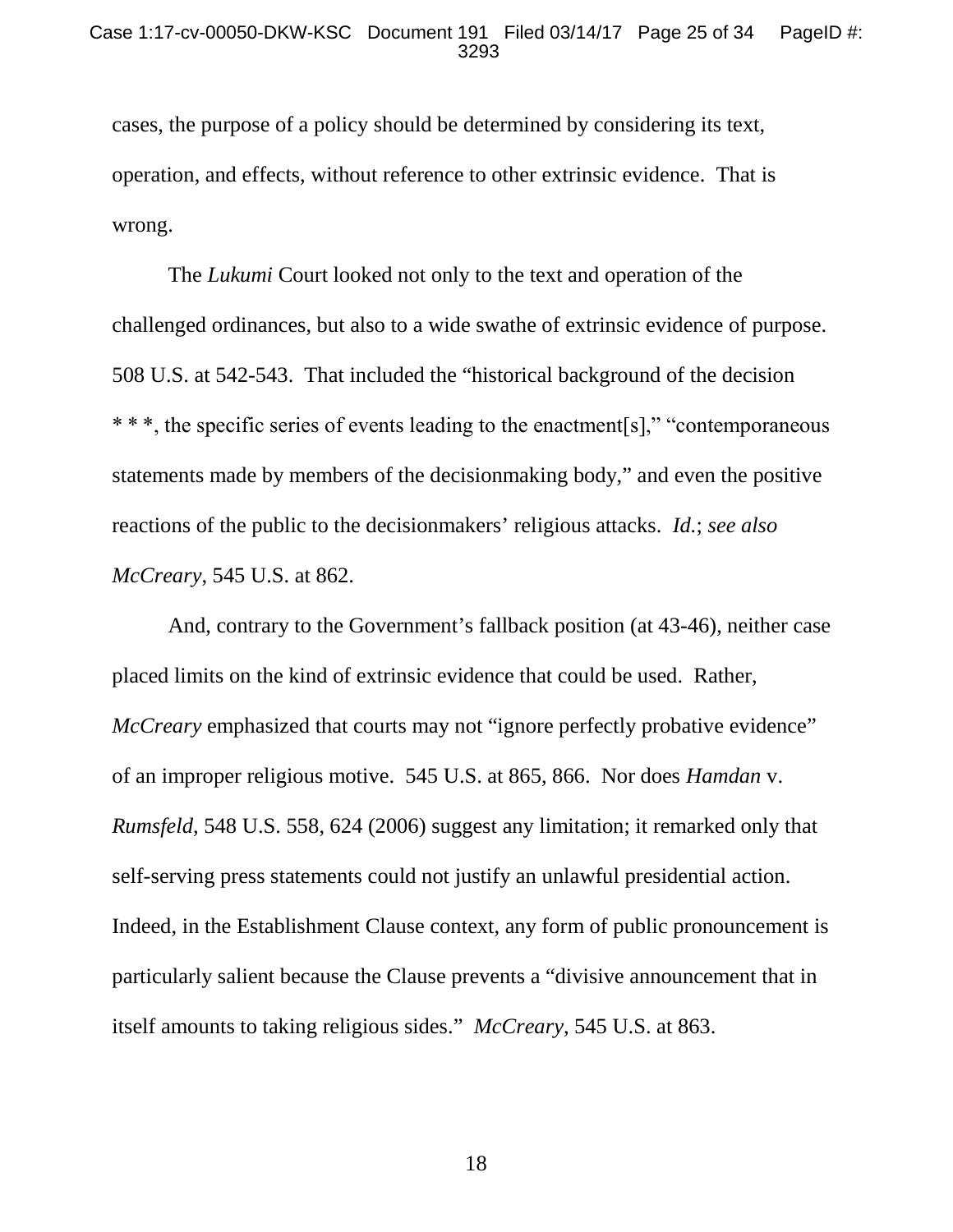#### Case 1:17-cv-00050-DKW-KSC Document 191 Filed 03/14/17 Page 26 of 34 PageID #: 3294

In any event, the President's statements since taking office are more than enough to reveal his improper purpose. *See* Mem. 5, 10; Br. of MacArthur Justice Center 27-28 (Dkt. 114-3) ("MacArthur Br."). To take just one example, the President has repeatedly indicated that he has met 100% of his campaign promises,<sup>2</sup> all while maintaining the campaign website featuring his promise to *enact a Muslim ban*, Press Release, *Donald J. Trump Statement on Preventing Muslim Immigration* (Dec. 7, 2015), https://goo.gl/D3OdJJ.

And even if one (improperly) disregards this highly probative evidence of purpose, the Government's purported secular purpose is still revealed as a sham. The Government refers repeatedly to a letter from the Attorney General and the Secretary of DHS, but that letter is dated March 6, the very day the revised Order was announced, and purports to *propose* the policy embodied in the Order, as if it is a new idea sprung straight from the heads of the Cabinet Officers. It is hard to imagine clearer evidence of pretext.

The Government also points to the face of the Order. But the policy covers *only* Muslim-majority countries, and uses terms negatively associated with Islam, such as "honor killings," and "violent ideologies." Order  $\S 1$ . As the many amici before this Court explain, such loaded terms suggests an improper purpose. *Lukumi*, 508 U.S. at 534. Looking at the Order's operation is equally unavailing:

<sup>2</sup> *E.g.* Tara Golshan, *Full transcript: President Trump's CPAC speech*, Vox (Feb. 24, 2017, 11:47 ET), https://goo.gl/9RfYYV.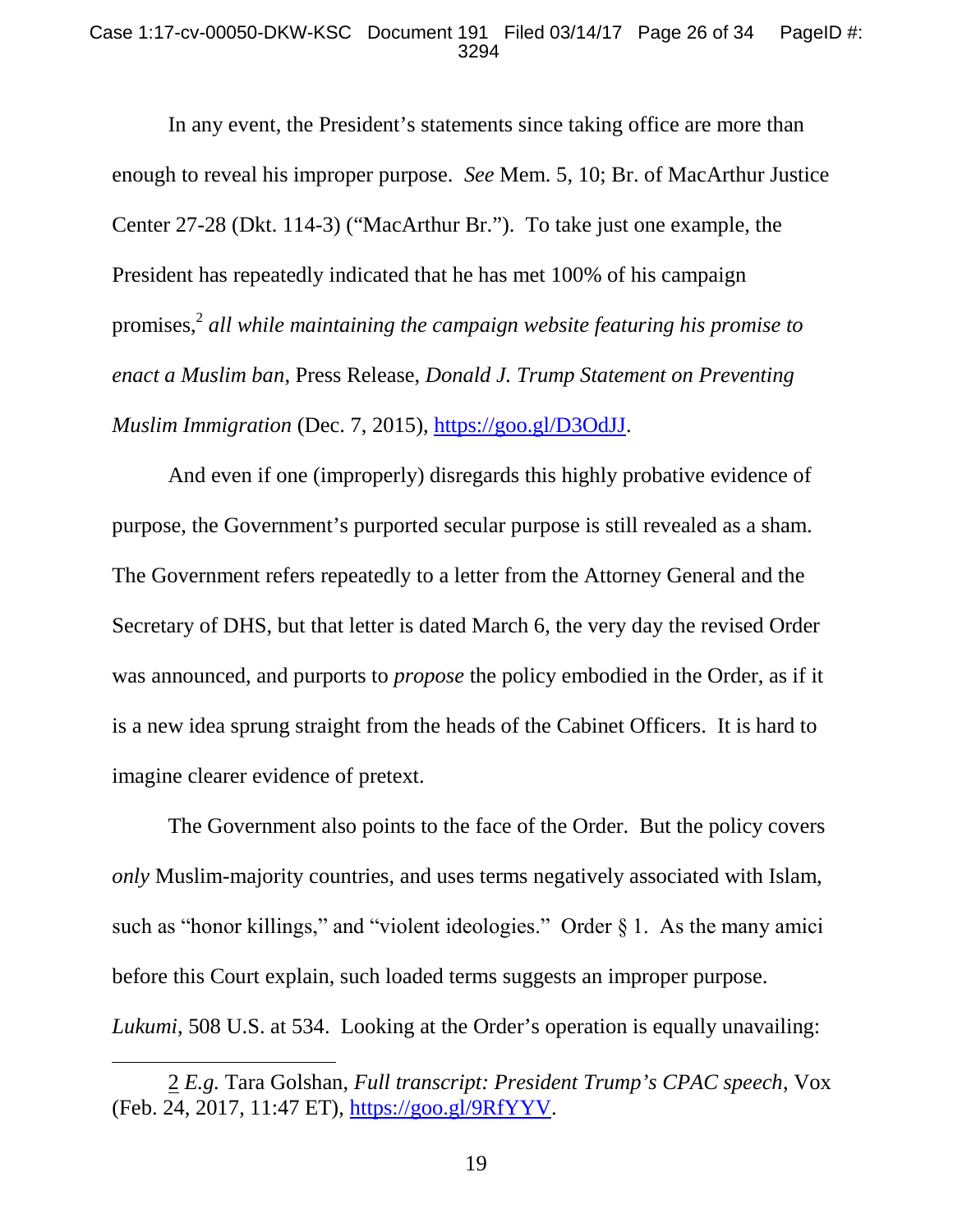It reveals a gross mismatch between the Order's ostensible purpose and its implementation and effects. *See id.* at 540 ("overbroad" and "underinclusive" orders suggest improper purpose). For example, the Order's focus on nationality alone means that it bars entry by a Syrian national who has lived in Switzerland for decades, but not a Swiss national who has immigrated to Syria during its civil war. *See* T.A. Br. 19-21.

The Government defends these and other telling choices (at 42) by asserting that the policy cannot suggest religious animus because the designated countries represent only a fraction of Muslim-majority nations world-wide. By that logic, the President could repeatedly express a desire to ban Jews, enact a policy barring immigration from Israel, and then defend it by pointing out that there are many Jews residing elsewhere.

More broadly, the Government asserts (at 42-43) that, under *Mandel*, this court cannot look behind the government's assertion of a "facially legitimate and *bona fide*" national security rationale. But the Ninth Circuit explicitly rejected the contention that *Mandel* limits review in this manner. *Washington*, 847 F.3d at 1166. There is more than ample evidence of pretext and bad faith regardless; and—as another district court observed—concerns over judicial interference with national security do not apply when the Government makes it more than clear that the national security interest is simply a post-hoc rationalization for religious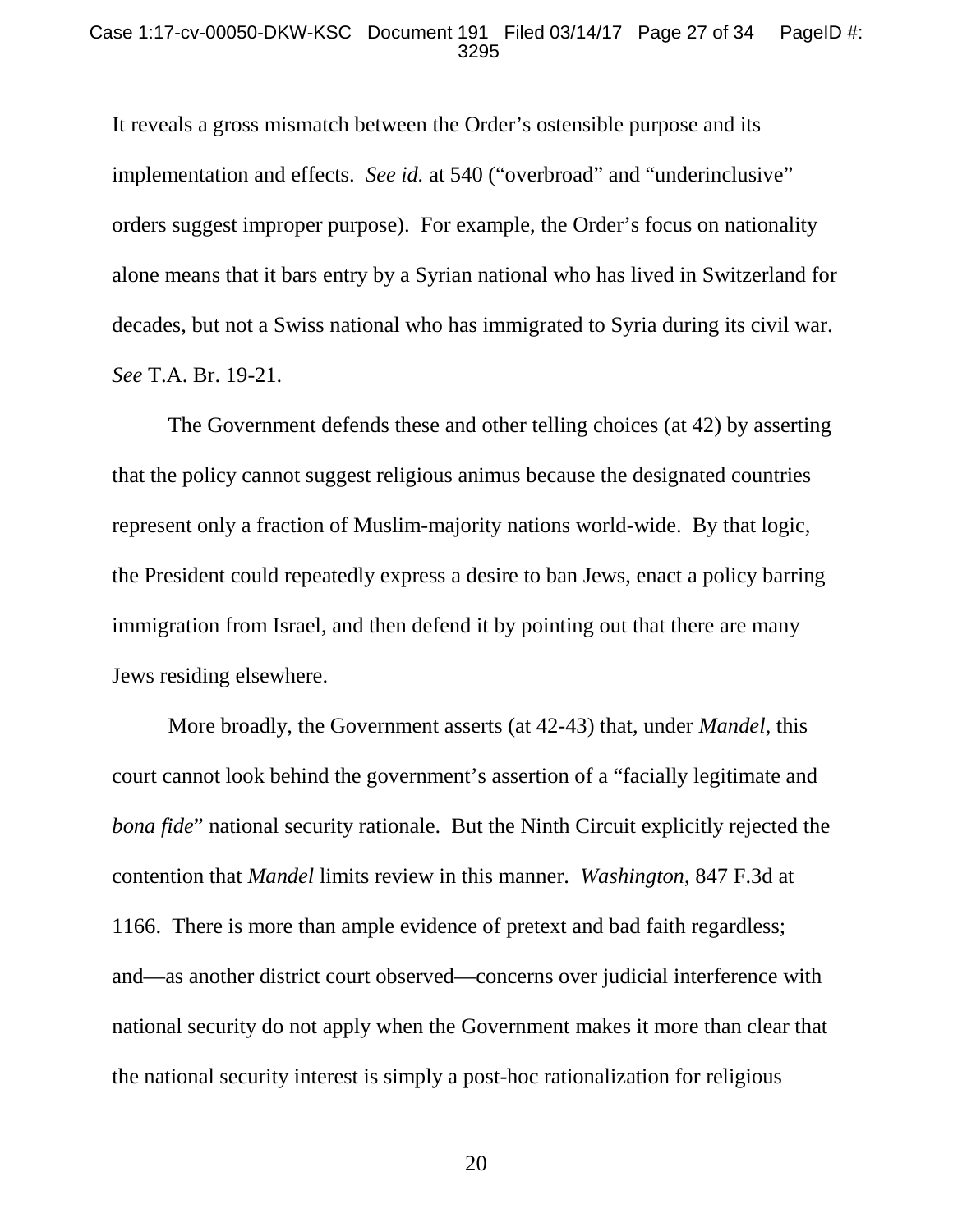discrimination. *Aziz v. Trump*, 2017 WL 580855, at \*8 (E.D. Va. Feb. 13, 2017). Allowing the President to evade an Establishment Clause challenge through hollow appeals to nationality security will only invite further abuses. *See* MacArthur Br. 11-16.

That the Order does not impose restrictions on American citizens directly is of no moment. There are *two* religion clauses in the First Amendment because religious freedom depends both on the right to exercise one's faith *and* the certainty that the Government will not disfavor that faith or favor another. Without the latter condition, citizens may be coerced to abandon the exercise of their chosen religion, even if they cannot be commanded to do so. As Justice Jackson observed at the height of World War II, "[t]hose who begin coercive elimination of dissent soon find themselves exterminating dissenters. \* \* \* The First Amendment to our Constitution was designed to avoid these ends by avoiding these beginnings." *W. Virginia State Bd. of Educ.* v. *Barnette*, 319 U.S. 624, 640–42 (1943).

### **II. Plaintiffs Have Standing and Will Suffer Irreparable Harm.**

Despite assuring the Ninth Circuit that "a U.S. citizen with a connection to someone *seeking* entry" would have "a route to make a constitutional challenge," Oral Arg. 24:28-24:47, *Washington*, No. 17-35105 (9th Cir. Feb. 7, 2017), ECF No. 124, the Government—now presented with that very case—attempts to bar the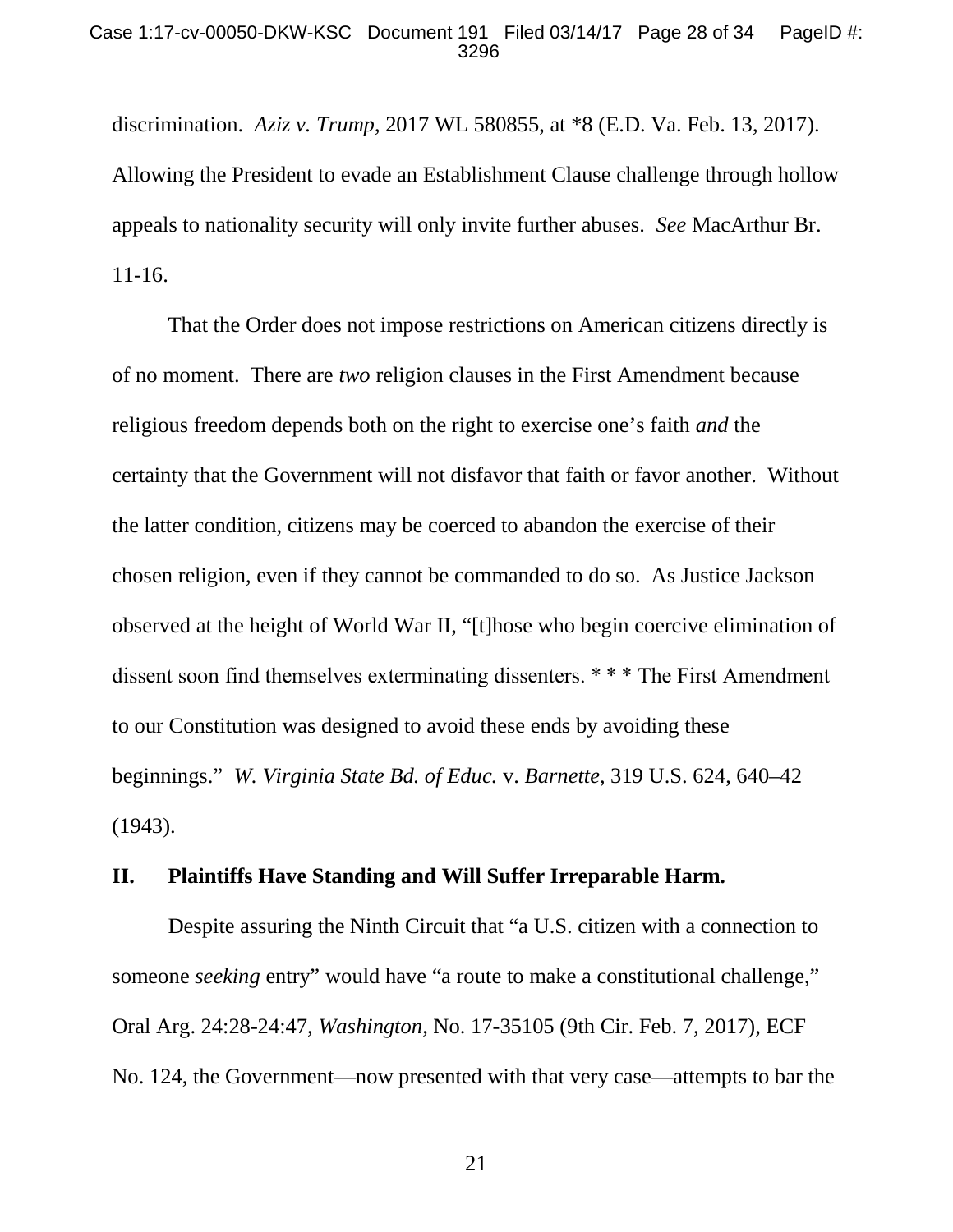courthouse doors to Dr. Elshikh. And the Government insinuates (at 18-21) that Hawai'i relies on injuries to "others," ignoring that Hawaii is asserting injuries to its own proprietary, sovereign, and quasi-sovereign interests. These arguments fail.

The Government's principal challenge rehashes an argument the Ninth Circuit rejected: that the harms to Hawaii's universities are too "speculative" to support standing because the State has not identified "any particular person" who will be denied entry by the Order. Binding precedent forecloses this claim. 847 F.3d at 1161.

The Government also repeatedly claims that Plaintiffs will not suffer immediate injury because it is possible that individuals blocked by the Order may obtain a waiver. That is wrong. "[T]he denial of equal treatment resulting from the imposition of the barrier" *itself* constitutes an injury in fact, even if it does not result in "ultimate inability to obtain the benefit." *Gratz v. Bollinger*, 539 U.S. 244 (2003). Injury occurs the moment the Order goes into effect. *Oklevueha Native Am. Church of Hawaii, Inc. v. Holder*, 676 F.3d 829, 838 (9th Cir. 2012) ("[W]e are unpersuaded by the Government's assertion that Plaintiffs' request for prospective relief is unripe because Plaintiffs did not request an exception"); *Neal v. Shimoda*, 131 F.3d 818, 825 n.4 (9th Cir. 1997) (similar).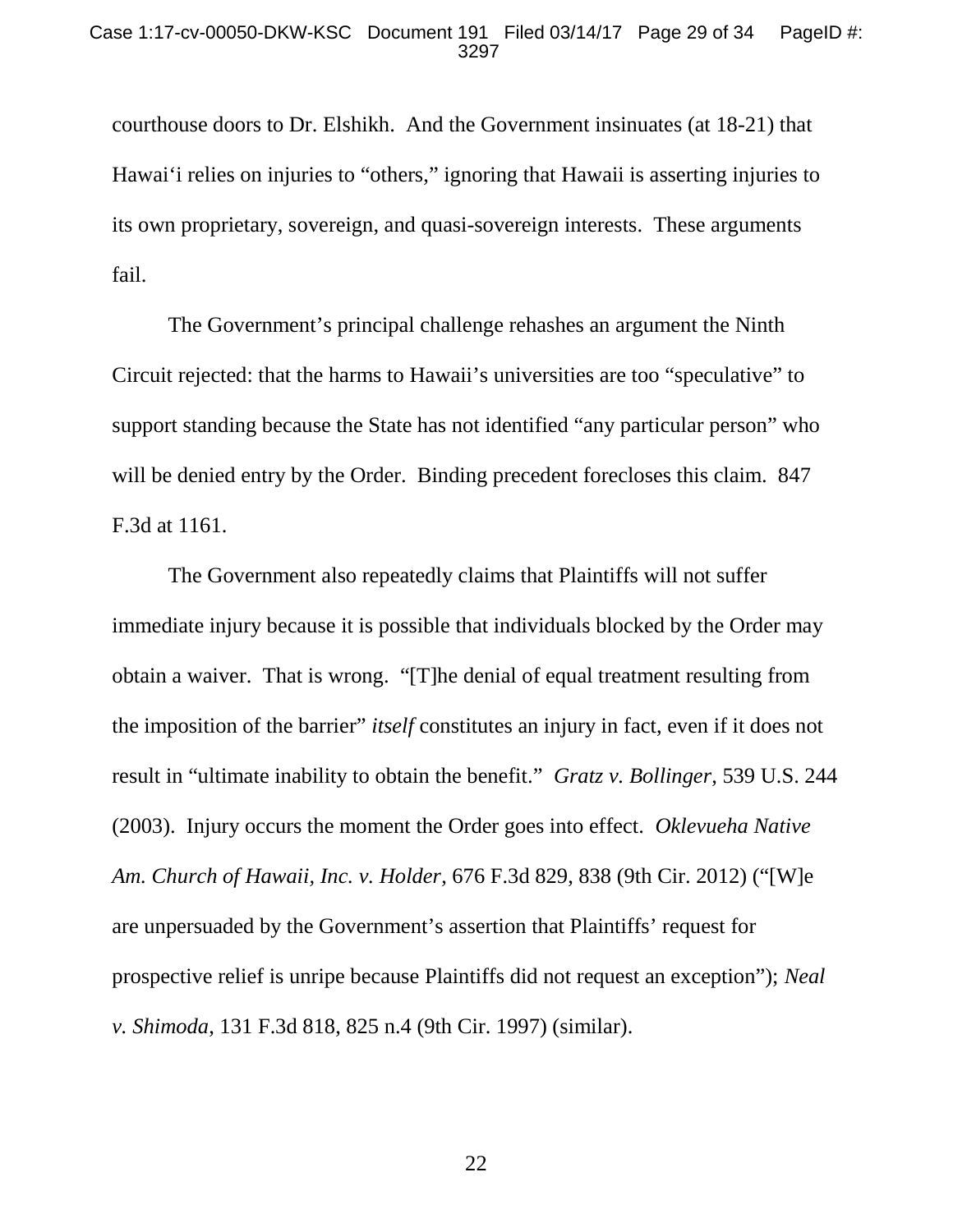#### Case 1:17-cv-00050-DKW-KSC Document 191 Filed 03/14/17 Page 30 of 34 PageID #: 3298

The Declarations before this Court show a harm to Hawai'i and Dr. Elshikh *now*. *See* Supp. Dec. of R. Dickson ¶¶ 7-8 (Dkt. 66-6) ("Dickson"); Dec. of Elshikh ¶¶ 3-6 (Dkt. 66-1). There is nothing speculative about it. The "University's ability to recruit and enroll students and graduate students" and its ability to "recruit and hire visiting faculty" is being "constrained" currently. Dickson  $\P$  7. Indeed, in two days the medical "match" program will begin, and hiring season for faculty will soon commence. Br. of Illinois et al. 6, 14 (Dkt. 154- 3) ("Illinois Br."). A University of Hawai'i program in which the State has invested resources is being thwarted from "further growth." Dickson ¶ 8. And the Order will "preclude[e]" potential students, scholars and faculty members from even "*considering*" applying to the University, another immediate harm. *Id.*

Finally, the Government offers no response at all to Plaintiffs' contention that the Order's unconstitutional establishment of religion confers standing and inflicts irreparable harm. Mem. 46.

The Government's remaining challenges are unpersuasive. The Government argues that the new Order might inflict less injury to its tourism industry and tax revenues because it is "narrower in scope." Opp. 17. But the size of the harms is irrelevant. *Preminger v. Peake*, 552 F.3d 757, 763 (9th Cir. 2008) (even "an identifiable trifle is enough for standing"). And these economic harms are immediate. Compl. ¶¶ 100-102; Supp. Dec. of G. Szigeti ¶¶ 5-8 (Dkt. 66-2);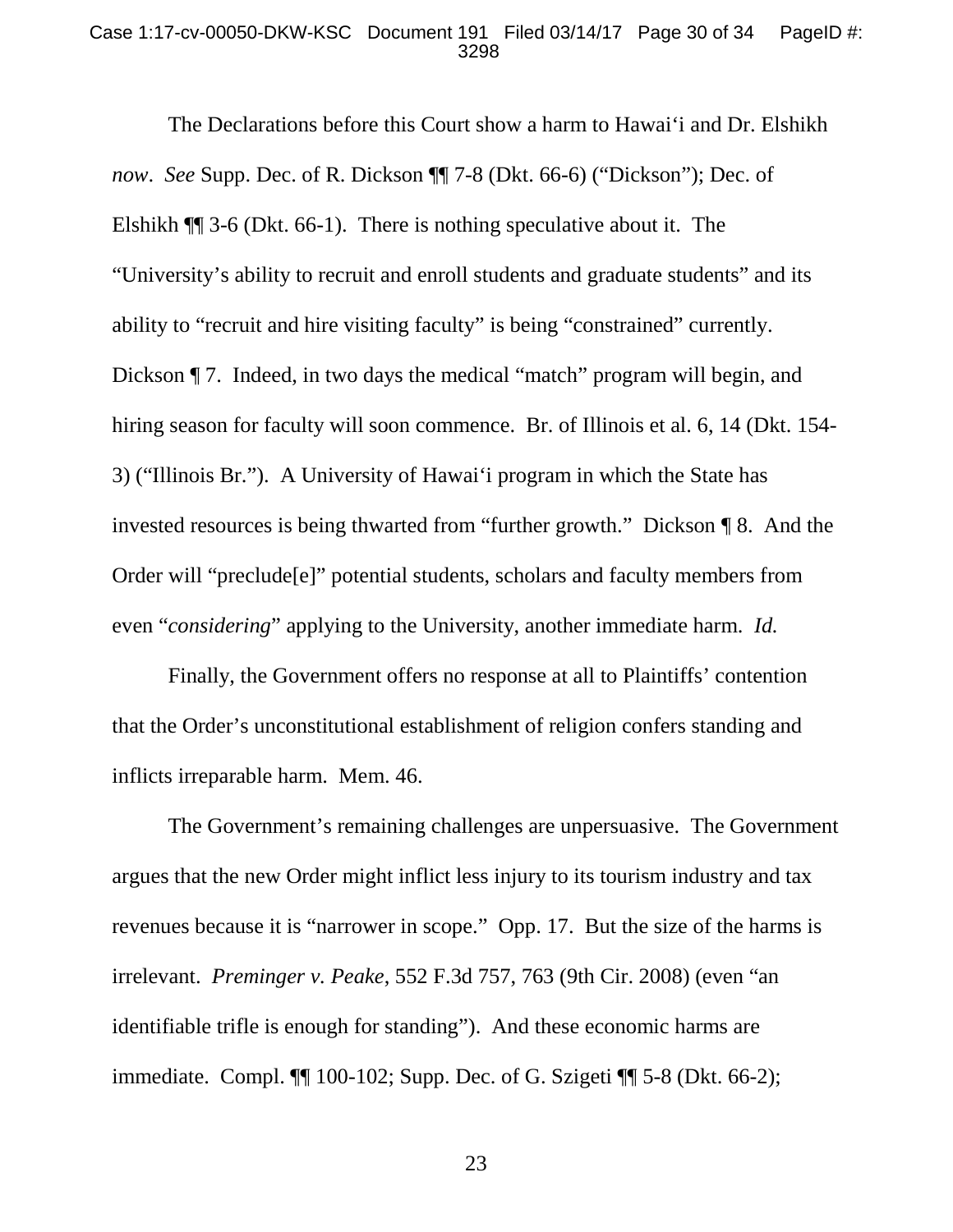Illinois Br. 2, 16; *see also City of Sausalito* v. *O'Neill*, 386 F.3d 1186, 1198-99 (9th Cir. 2004) (threatened harm to a locality's "tourism industry" caused by federal executive action was an "Article III injury"). The Government (at 18) also belittles the harms to the State's sovereignty as "intangible" and "amorphous assertions about [Hawaii's] values." But Courts have had "no difficulty in recognizing" state standing "to protect [its] \* \* \* sovereign interests" in suits challenging federal laws or policies. 13B Charles A. Wright et al., *Federal Practice & Procedure* § 3531.11.1 & n.5 (3d ed. 2008); *Texas* v. *United States*, 809 F.3d 134, 153 (5th Cir. 2015). And even a day of delay in a student's visa, or her present fear that once here she will be landlocked, can impose harm.

# **III. The Balance of Equities Favors Emergency Relief.**

The balance of equities and the public interest also support granting Plaintiffs their requested emergency relief. The Government cannot credibly claim there is an urgent need to implement the Order given its own repeated delays. *See supra* at 9. Moreover, issuing an injunction will merely preserve the status quo that has existed for decades. Mem. 50. The Government tries to equate its litigating position with the public interest, Opp. 49, but that contention fails given Plaintiffs' likelihood of success on the merits. *See Melendres* v. *Arpaio*, 695 F.3d 990, 1002 (9th Cir. 2012) ("[I]t is always in the public interest to prevent the violation of a party's constitutional rights"). The Government also asks for "the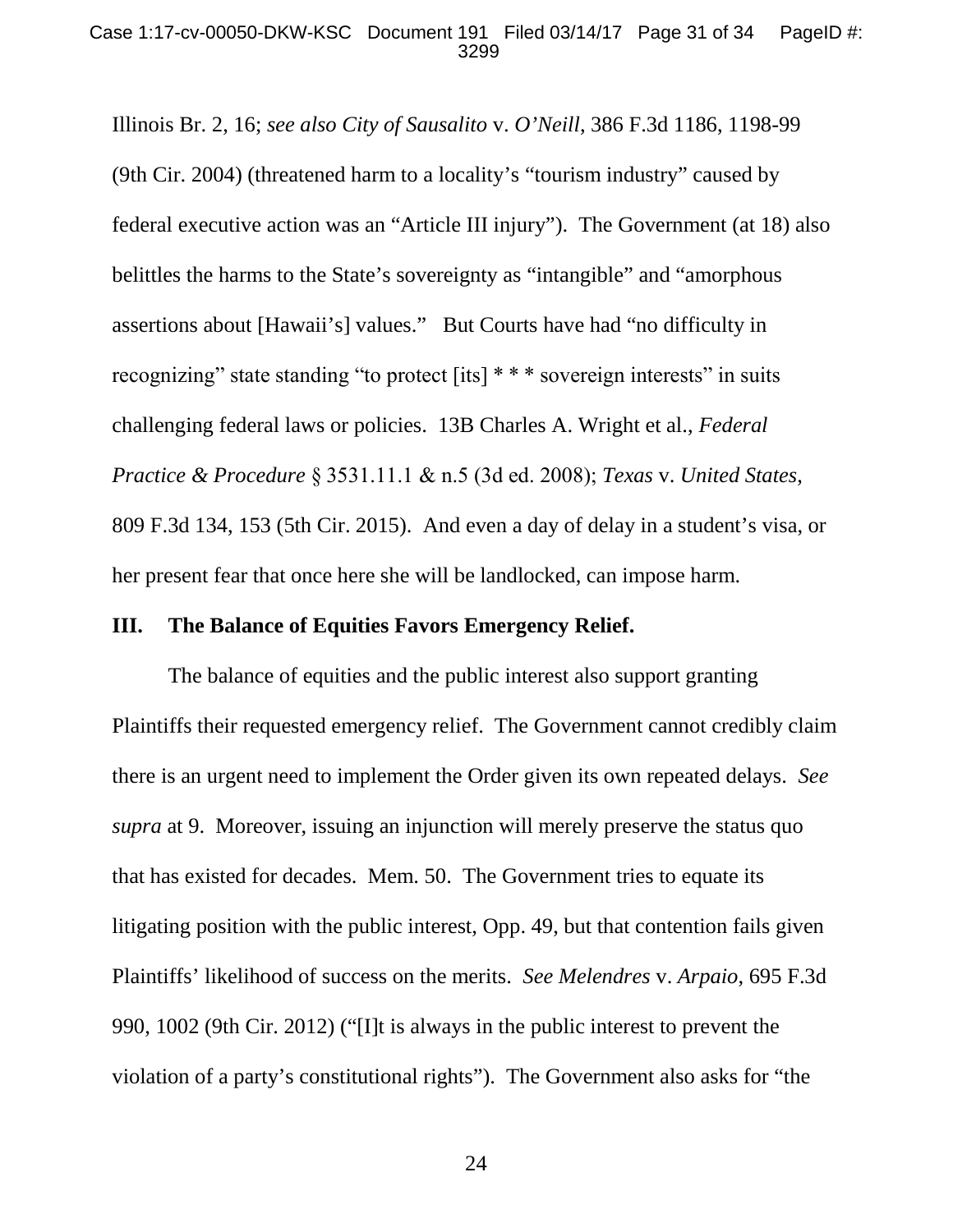greatest possible degree of judicial deference" towards its "[p]redictive judgment" that the Executive Order will promote the public interest by enhancing the nation's security. Opp. 50. But the Ninth Circuit has already rejected that argument. *Washington*, 847 F.3d at 1168.

### **IV. Facial, Nationwide Relief Is Appropriate.**

The Government argues that facial relief is inappropriate because the Order is valid as applied to some people. Opp. 52. That is not true; every application of the Order is rendered invalid because it exceeds the limits in the INA and is motivated by anti-Muslim animus. Mem. 50. Moreover, the Ninth Circuit has facially invalidated administrative actions "on many occasions" without demanding a showing that "no set of circumstances exists under which the regulation would be valid." *Sierra Club* v. *Bosworth*, 510 F.3d 1016, 1023-24 (9th Cir. 2007). Even if the Order might be lawful in a particular case, it must be invalidated in its entirety if it fails to set forth elements or limitations the law requires. *See United States* v. *Lopez*, 514 U.S. 549, 561 (1995) (facially invalidating a statute because it "contain[ed] no jurisdictional element which would ensure, through case-by-case inquiry, that" each application complied with the Constitution). Likewise, the "mere passage \* \* \* of a policy that has the purpose and perception of government establishment of religion" warrants facial relief. *Santa Fe Indep. School Dist.* v. *Doe*, 530 U.S. 290, 313-314 (2000).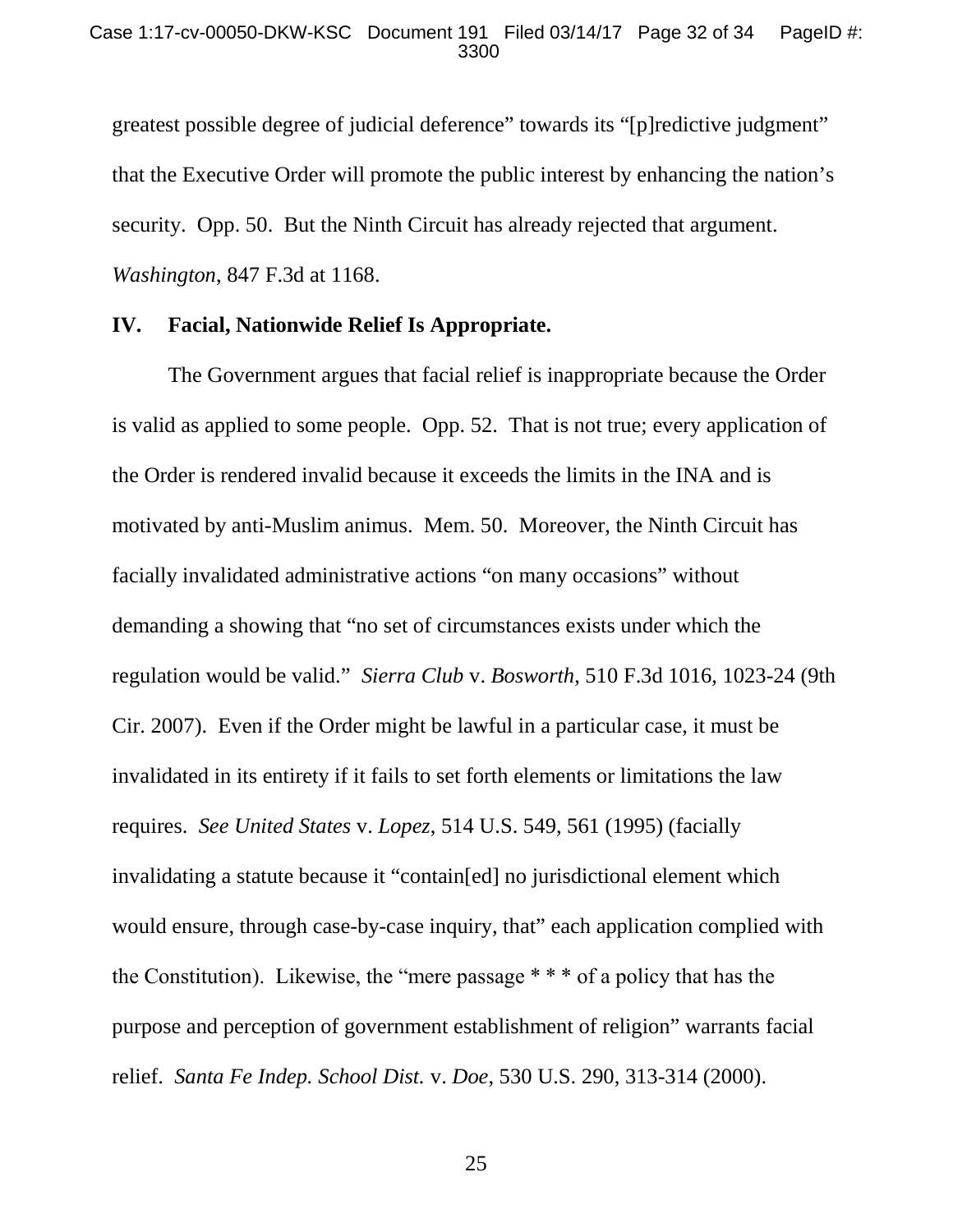### Case 1:17-cv-00050-DKW-KSC Document 191 Filed 03/14/17 Page 33 of 34 PageID #: 3301

That is particularly true here, where there is no sensible way for Plaintiffs to challenge or the Court to enjoin applications of the Order piecemeal. It is impossible for Hawai'i to identify precisely which individuals may wish to travel to the State or enroll in its universities, and bring as-applied challenges solely on their behalf. Moreover, exempting from the Order only *some* individuals seeking *some* types of visas would introduce chaos and unfairness into what Congress intended to be an integrated and uniform immigration system. *See Alaska Airlines, Inc.* v. *Brock*, 480 U.S. 678, 684 (1987) (provision must be enjoined in its entirety if "the balance of the [provision] is incapable of functioning independently"). It would be similarly inappropriate to limit the injunction's geographic scope. "[A] fragmented immigration policy would run afoul of the constitutional and statutory requirement for uniform immigration law and policy." *Washington*, 847 F.3d at 1166. Moreover, "[t]he scope of injunctive relief is dictated by the extent of the violation established, not by the geographical extent of the plaintiff class." *Califano v. Yamaski*, 442 U.S. 682, 702 (1979). *Aziz* is not to the contrary; there, the Eastern District of Virginia granted limited injunctive relief only because that is all the Commonwealth of Virginia asked for in its filings, and because the Ninth Circuit had already declined to stay a nationwide injunction. 2017 WL 580855, at \*10. Here, Hawai'i has no such protection, and has made clear the imperative for a nationwide injunction.